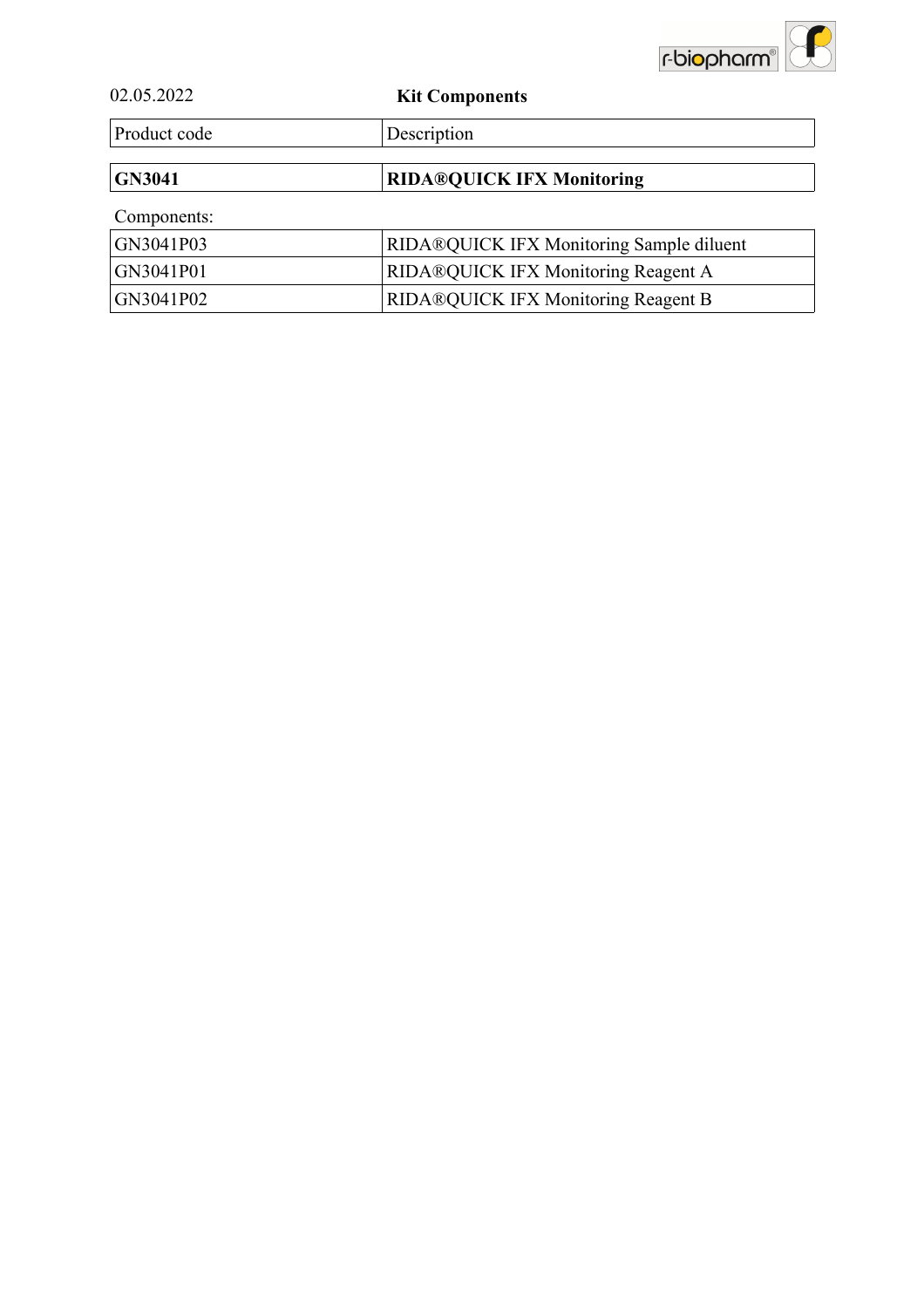

**according to 1907/2006/EC, Article 31**

Printing date 02.05.2022 Version number 2.0 Revision: 02.05.2022

### **SECTION 1: Identification of the substance/mixture and of the company/ undertaking**

**1.1 Product identifier**

**Trade name: RIDA®QUICK IFX Monitoring Sample diluent**

**Article number:** GN3041P03

**1.2 Relevant identified uses of the substance or mixture and uses advised against** No further relevant information available. **Application of the substance / the preparation:** In vitro

#### **1.3 Details of the supplier of the safety data sheet Manufacturer/Supplier:**

R-Biopharm AG An der neuen Bergstraße 17 D-64297 Darmstadt

### **Further information obtainable from:** e-mail: info@r-biopharm.de **1.4 Emergency telephone number:**

CHEMTREC (worldwide): +1 703-741-5970 / 1-800-424-9300 CHEMTREC (United Kingdom): 44-870-8200418 and 44-2038073798 (toll free) For additional worldwide local emergency numbers refer to section 16.

### **SECTION 2: Hazards identification**

#### **2.1 Classification of the substance or mixture Classification according to Regulation (EC) No 1272/2008** The product is not classified, according to the CLP regulation.

**2.2 Label elements Labelling according to Regulation (EC) No 1272/2008** Void **Hazard pictograms** Void **Signal word** Void **Hazard statements** Void **2.3 Other hazards Results of PBT and vPvB assessment PBT:** Not applicable. **vPvB:** Not applicable.

### **SECTION 3: Composition/information on ingredients**

**3.2 Chemical characterisation: Mixtures Description:** Mixture of substances with nonhazardous additions.

**Dangerous components:** Void **Additional information:** For the wording of the listed hazard phrases refer to section 16.

### **SECTION 4: First aid measures**

### **4.1 Description of first aid measures**

**General information:** No special measures required.

**After inhalation:** Supply fresh air; consult doctor in case of complaints.

**After skin contact:** Immediately wash with water and soap and rinse thoroughly.

**After eye contact:** Rinse opened eye for several minutes under running water.

**After swallowing:** If symptoms persist consult doctor.

**4.2 Most important symptoms and effects, both acute and delayed**

No further relevant information available.

(Contd. on page 2)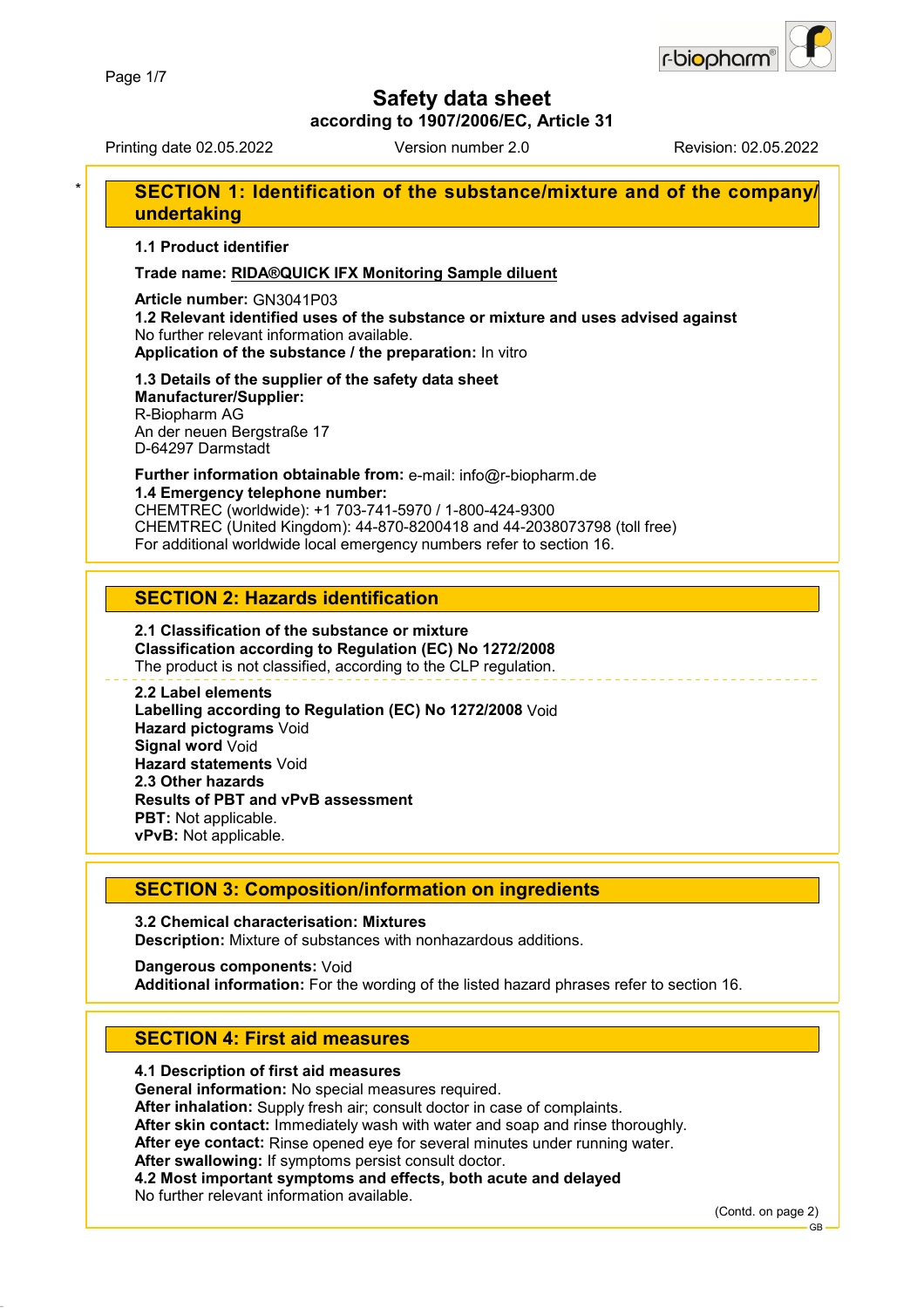

**according to 1907/2006/EC, Article 31**

Printing date 02.05.2022 Version number 2.0 Revision: 02.05.2022

**Trade name: RIDA®QUICK IFX Monitoring Sample diluent**

(Contd. of page 1)

**4.3 Indication of any immediate medical attention and special treatment needed** No further relevant information available.

### **SECTION 5: Firefighting measures**

**5.1 Extinguishing media**

**Suitable extinguishing agents:** Use fire extinguishing methods suitable to surrounding conditions. **5.2 Special hazards arising from the substance or mixture**

No further relevant information available.

**5.3 Advice for firefighters**

**Protective equipment:** No special measures required.

### **SECTION 6: Accidental release measures**

**6.1 Personal precautions, protective equipment and emergency procedures**

Wear protective clothing.

**6.2 Environmental precautions:**

Dilute with plenty of water.

Do not allow to enter sewers/ surface or ground water.

**6.3 Methods and material for containment and cleaning up:**

Absorb with liquid-binding material (sand, diatomite, acid binders, universal binders, sawdust).

**6.4 Reference to other sections**

See Section 7 for information on safe handling.

See Section 8 for information on personal protection equipment.

See Section 13 for disposal information.

### **SECTION 7: Handling and storage**

**7.1 Precautions for safe handling** No special measures required. **Information about fire - and explosion protection:** No special measures required.

**7.2 Conditions for safe storage, including any incompatibilities Storage:**

**Requirements to be met by storerooms and receptacles:** No special requirements. **Information about storage in one common storage facility:** Not required. **Further information about storage conditions:** None.

**7.3 Specific end use(s)** No further relevant information available.

### **SECTION 8: Exposure controls/personal protection**

#### **8.1 Control parameters**

**Additional information about design of technical facilities:** No further data; see item 7.

**Ingredients with limit values that require monitoring at the workplace:**

The product does not contain any relevant quantities of materials with critical values that have to be monitored at the workplace.

**Additional information:** The lists valid during the making were used as basis.

#### **8.2 Exposure controls**

**Personal protective equipment:**

**General protective and hygienic measures:**

The usual precautionary measures are to be adhered to when handling chemicals. **Respiratory protection:** Not required.

(Contd. on page 3)

GB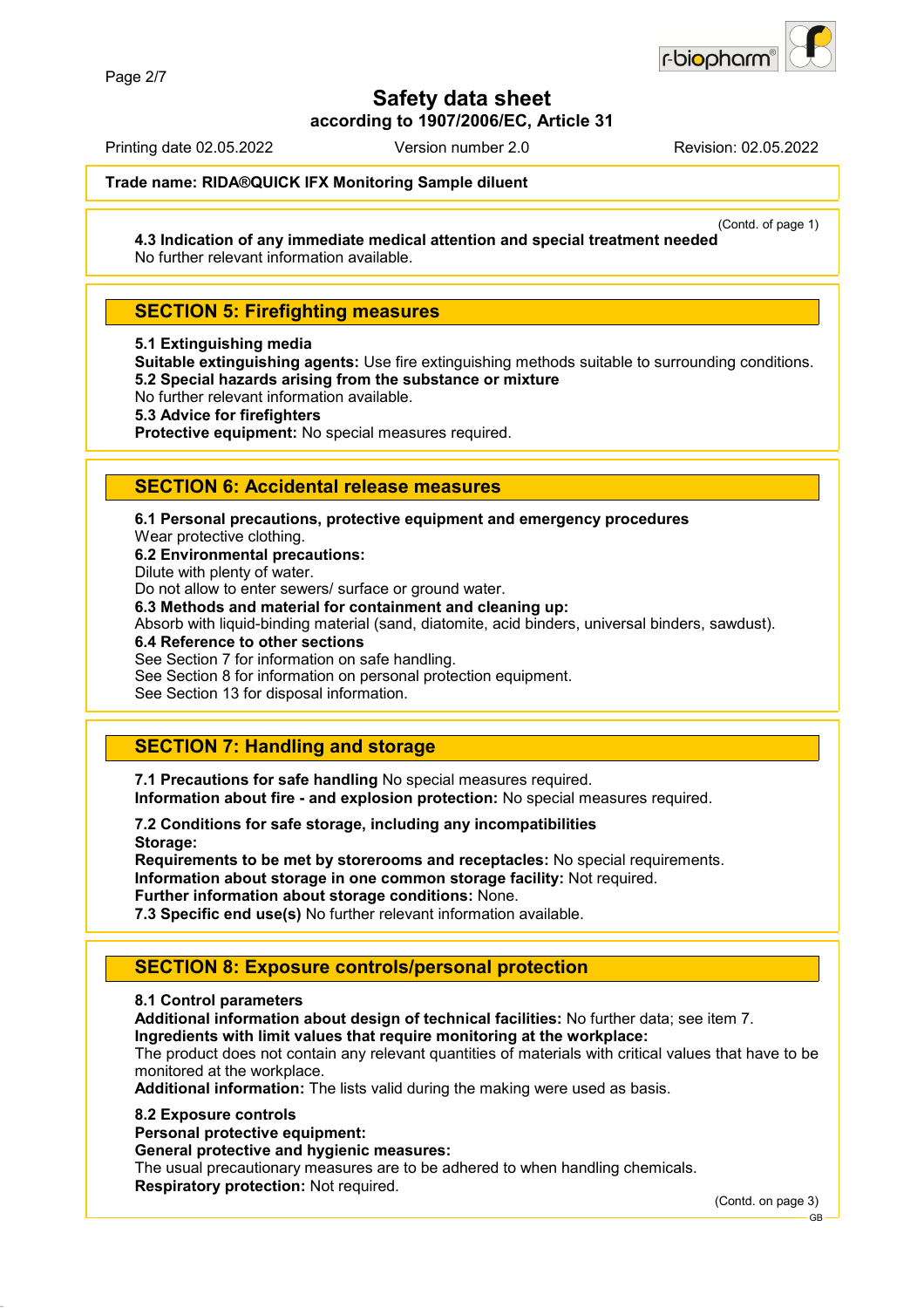**according to 1907/2006/EC, Article 31**

Printing date 02.05.2022 Version number 2.0 Revision: 02.05.2022

r-biopharr

(Contd. of page 2)

#### **Trade name: RIDA®QUICK IFX Monitoring Sample diluent**

#### **Protection of hands:**

The glove material has to be impermeable and resistant to the product/ the substance/ the preparation.

Due to missing tests no recommendation to the glove material can be given for the product/ the preparation/ the chemical mixture.

Selection of the glove material on consideration of the penetration times, rates of diffusion and the degradation

#### **Material of gloves**

The selection of the suitable gloves does not only depend on the material, but also on further marks of quality and varies from manufacturer to manufacturer. As the product is a preparation of several substances, the resistance of the glove material can not be calculated in advance and has therefore to be checked prior to the application.

#### **Penetration time of glove material**

The exact break trough time has to be found out by the manufacturer of the protective gloves and has to be observed.

#### **For the permanent contact gloves made of the following materials are suitable:**

The exact break trough time has to be found out by the manufacturer of the protective gloves and has to be observed.

### **As protection from splashes gloves made of the following materials are suitable:**

The exact break trough time has to be found out by the manufacturer of the protective gloves and has to be observed.

**Eye protection:** Goggles recommended during refilling

| 9.1 Information on basic physical and chemical properties<br><b>General Information</b> |                                               |
|-----------------------------------------------------------------------------------------|-----------------------------------------------|
| Appearance:                                                                             |                                               |
| Form:                                                                                   | Fluid                                         |
| Colour:                                                                                 | Colourless                                    |
| Odour:                                                                                  | Characteristic                                |
| <b>Odour threshold:</b>                                                                 | Not determined.                               |
| pH-value at 20 °C:                                                                      | 7.5                                           |
| <b>Change in condition</b>                                                              |                                               |
| <b>Melting point/freezing point:</b>                                                    | 0 °C                                          |
| Initial boiling point and boiling range: 100 °C                                         |                                               |
| Flash point:                                                                            | Not applicable.                               |
| Flammability (solid, gas):                                                              | Not applicable.                               |
| <b>Decomposition temperature:</b>                                                       | Not determined.                               |
| Auto-ignition temperature:                                                              | Product is not selfigniting.                  |
| <b>Explosive properties:</b>                                                            | Product does not present an explosion hazard. |
| <b>Explosion limits:</b>                                                                |                                               |
| Lower:                                                                                  | Not determined.                               |
| Upper:                                                                                  | Not determined.                               |
| Vapour pressure at 20 °C:                                                               | 23 hPa                                        |
| Density at 20 °C:                                                                       | 1 $q/cm3$                                     |
| <b>Relative density</b>                                                                 | Not determined.                               |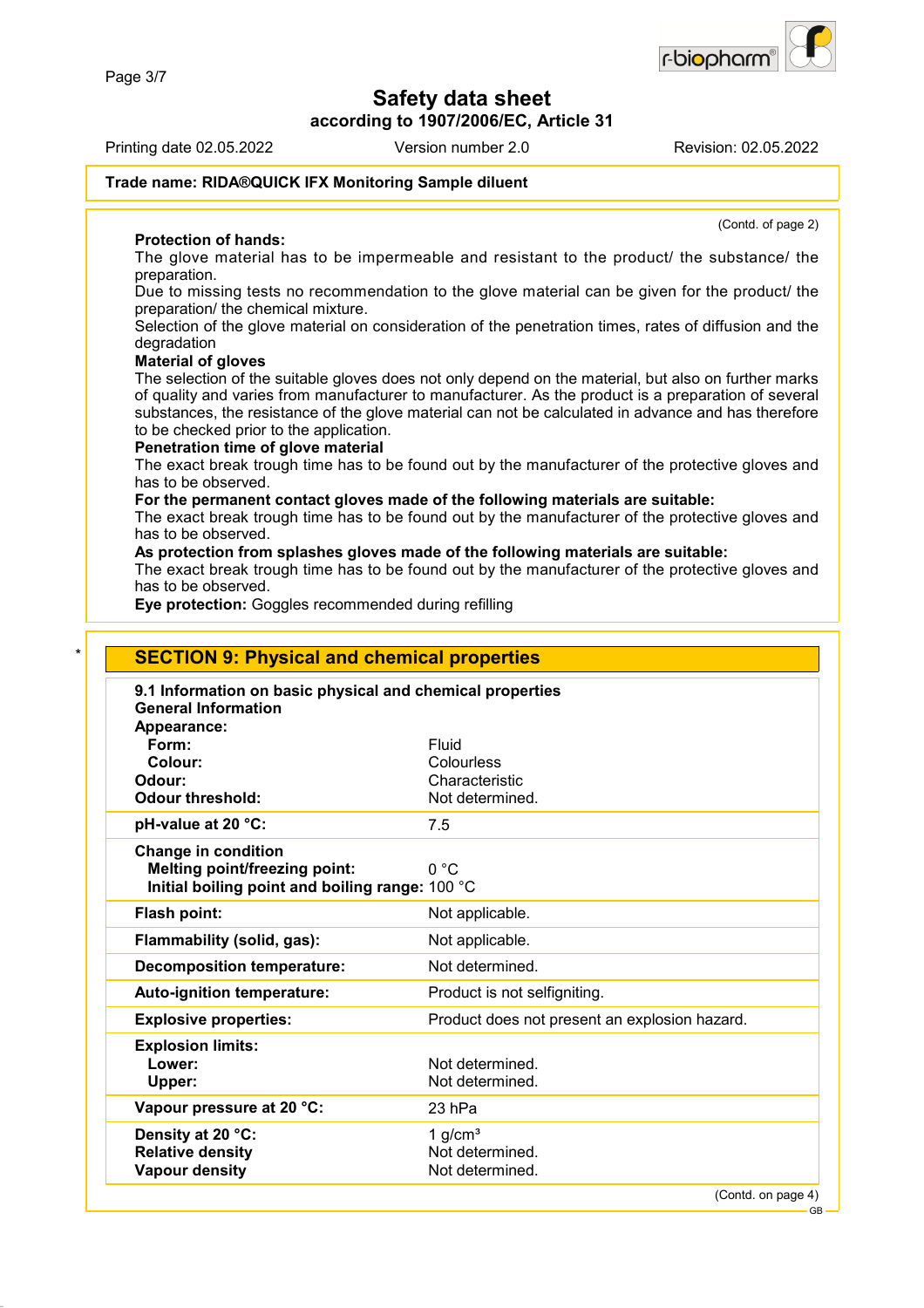**according to 1907/2006/EC, Article 31**

Printing date 02.05.2022 Version number 2.0 Revision: 02.05.2022

### **Trade name: RIDA®QUICK IFX Monitoring Sample diluent**

|                                                      | (Contd. of page 3)                         |
|------------------------------------------------------|--------------------------------------------|
| <b>Evaporation rate</b>                              | Not determined.                            |
| Solubility in / Miscibility with<br>water:           | Fully miscible.                            |
| Partition coefficient: n-octanol/water:              | Not determined.                            |
| <b>Viscosity:</b><br>Dynamic at 20 °C:<br>Kinematic: | $0.952$ mPas<br>Not determined.            |
| <b>Solvent content:</b><br>Water:                    | 97.4%                                      |
| <b>Solids content:</b>                               | 2.6%                                       |
| 9.2 Other information                                | No further relevant information available. |

### **SECTION 10: Stability and reactivity**

**10.1 Reactivity** No further relevant information available.

**10.2 Chemical stability**

**Thermal decomposition / conditions to be avoided:**

No decomposition if used according to specifications.

**10.3 Possibility of hazardous reactions** No dangerous reactions known.

**10.4 Conditions to avoid** No further relevant information available.

**10.5 Incompatible materials:** No further relevant information available.

**10.6 Hazardous decomposition products:** No dangerous decomposition products known.

### **SECTION 11: Toxicological information**

**11.1 Information on toxicological effects**

**Acute toxicity** Based on available data, the classification criteria are not met. **Primary irritant effect:**

**Skin corrosion/irritation** Based on available data, the classification criteria are not met. **Serious eye damage/irritation** Based on available data, the classification criteria are not met. **Respiratory or skin sensitisation** Based on available data, the classification criteria are not met. **Additional toxicological information:**

**CMR effects (carcinogenity, mutagenicity and toxicity for reproduction)**

**Germ cell mutagenicity** Based on available data, the classification criteria are not met.

**Carcinogenicity** Based on available data, the classification criteria are not met.

**Reproductive toxicity** Based on available data, the classification criteria are not met. **STOT-single exposure** Based on available data, the classification criteria are not met.

**STOT-repeated exposure** Based on available data, the classification criteria are not met.

**Aspiration hazard** Based on available data, the classification criteria are not met.

### **SECTION 12: Ecological information**

#### **12.1 Toxicity**

**Aquatic toxicity:** No further relevant information available.

**12.2 Persistence and degradability** No further relevant information available.

**12.3 Bioaccumulative potential** No further relevant information available.

**12.4 Mobility in soil** No further relevant information available.

(Contd. on page 5)

GB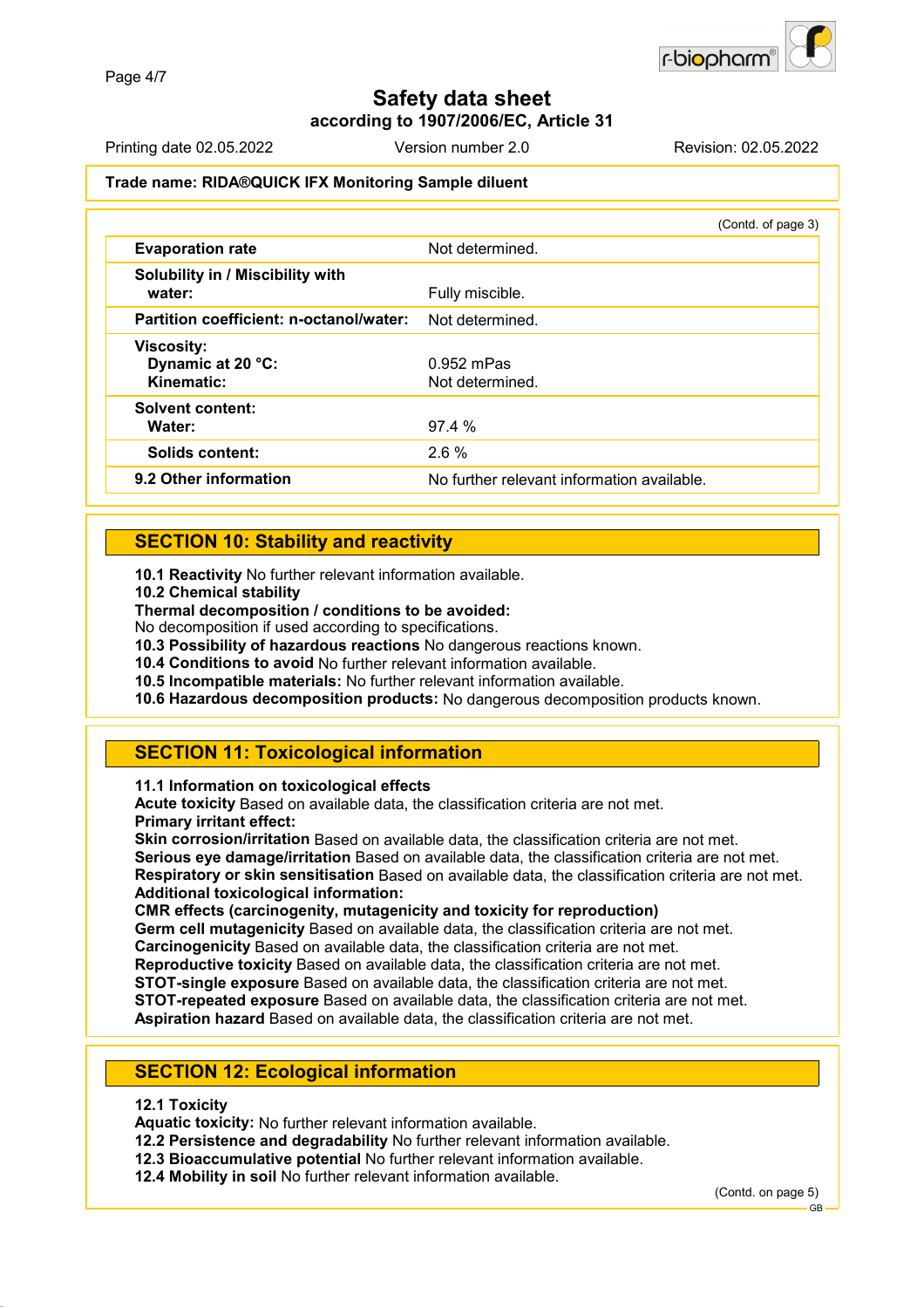r-biopharn

# **Safety data sheet**

**according to 1907/2006/EC, Article 31**

Printing date 02.05.2022 Version number 2.0 Revision: 02.05.2022

#### **Trade name: RIDA®QUICK IFX Monitoring Sample diluent**

(Contd. of page 4)

**Additional ecological information: General notes:** Water hazard class 2 (German Regulation) (Self-assessment): hazardous for water Do not allow product to reach ground water, water course or sewage system. Danger to drinking water if even small quantities leak into the ground. **12.5 Results of PBT and vPvB assessment PBT:** Not applicable. **vPvB:** Not applicable. **12.6 Other adverse effects** No further relevant information available.

#### **SECTION 13: Disposal considerations**

**13.1 Waste treatment methods**

**Recommendation** Disposal must be made according to official regulations.

#### **Uncleaned packaging:**

**Recommendation:** Disposal must be made according to official regulations. **Recommended cleansing agents:** Water, if necessary together with cleansing agents.

| <b>SECTION 14: Transport information</b>                                   |                                                         |
|----------------------------------------------------------------------------|---------------------------------------------------------|
| 14.1 UN-Number<br>ADR, ADN, IMDG, IATA                                     | Void                                                    |
| 14.2 UN proper shipping name<br>ADR, ADN, IMDG, IATA                       | Void                                                    |
| 14.3 Transport hazard class(es)                                            |                                                         |
| ADR, ADN, IMDG, IATA<br><b>Class</b>                                       | Void                                                    |
| 14.4 Packing group<br>ADR, IMDG, IATA                                      | Void                                                    |
| 14.5 Environmental hazards:                                                | Not applicable.                                         |
| 14.6 Special precautions for user                                          | Not applicable.                                         |
| 14.7 Transport in bulk according to Annex II<br>of Marpol and the IBC Code | Not applicable.                                         |
| <b>Transport/Additional information:</b>                                   | Not dangerous according to the above<br>specifications. |
| UN "Model Regulation":                                                     | Void                                                    |

### **SECTION 15: Regulatory information**

**15.1 Safety, health and environmental regulations/legislation specific for the substance or mixture**

**Directive 2012/18/EU Named dangerous substances - ANNEX I** None of the ingredients is listed.

(Contd. on page 6)

GB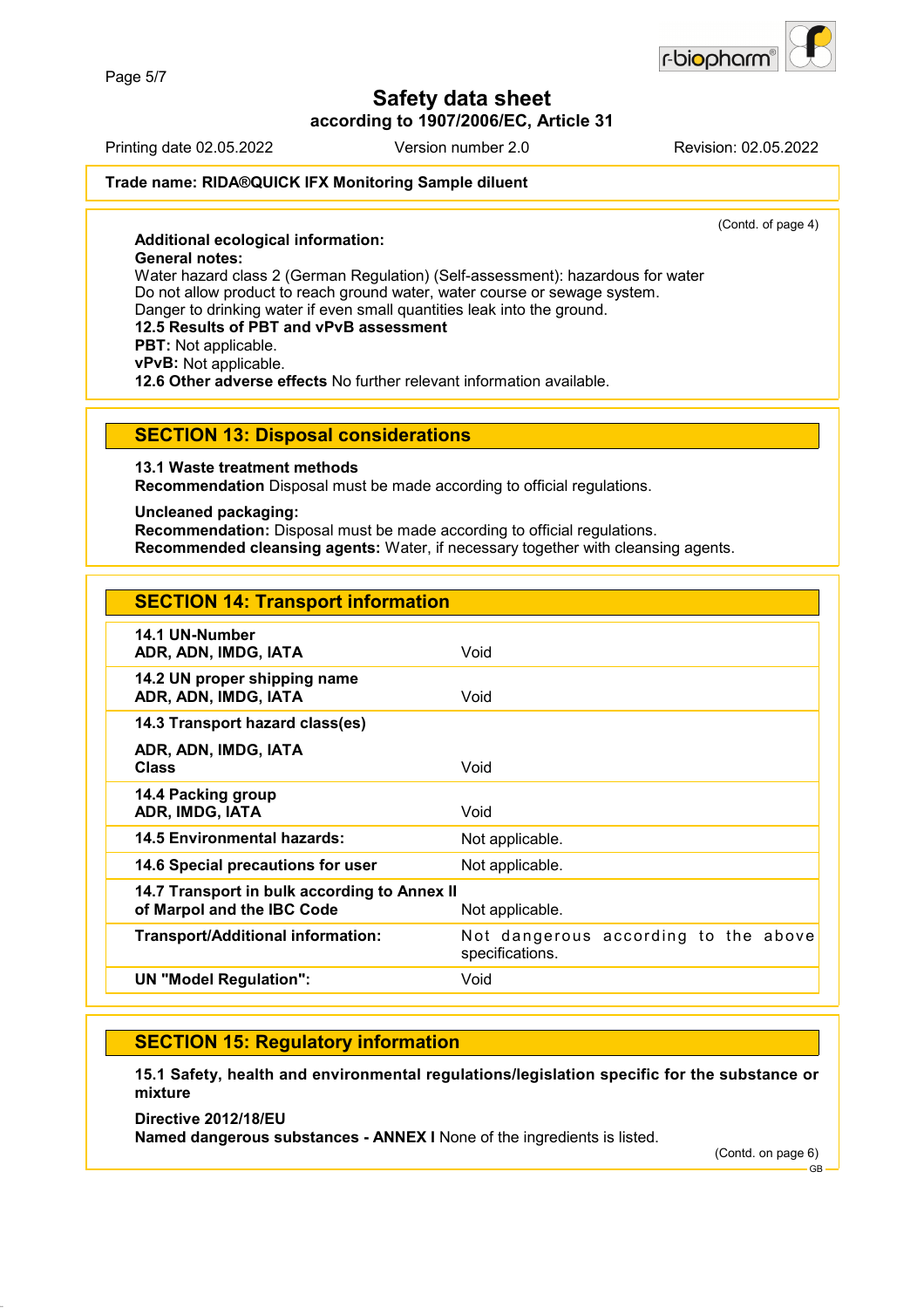**according to 1907/2006/EC, Article 31**

Printing date 02.05.2022 Version number 2.0 Revision: 02.05.2022

r-biopharr

#### **Trade name: RIDA®QUICK IFX Monitoring Sample diluent**

(Contd. of page 5)

### **National regulations:**

**Waterhazard class:** Water hazard class 2 (Self-assessment): hazardous for water. **15.2 Chemical safety assessment:** A Chemical Safety Assessment has not been carried out.

#### **SECTION 16: Other information**

This information is based on our present knowledge. However, this shall not constitute a guarantee for any specific product features and shall not establish a legally valid contractual relationship.

**Department issuing SDS:** QS 0049-6151-8102-0 **Contact:** QS 0049-6151-8102-0 **Worldwide local emergency numbers** Argentina Spanish Local (City) Buenos Aires Americas 54-1159839431 Australia English Local (City) Sydney Oceania 61-290372994 Austria German Local (City) Vienna Europe 43-13649237 Belgium French Local (City) Brussels Europe 32-28083237 Brazil Portuguese Local (City) Rio De Janeiro Americas 55-2139581449 Brazil Portuguese Local (City) Sao Paulo Americas 55-1143491359 Brazil - Toll Free Portuguese Toll free Mobile-Enabled Americas 0800 892 0479 Bulgaria Bulgarian Local (City) Plovdiv Europe 359-32570104 Cayman Islands English Local (National) Americas 345-749-8392 Chile Spanish Local (City) Santiago Americas 56 2 2581 4934 China Mandarin Local (National) Asia 4001-204937 Colombia Spanish Toll Free Americas 01800-710-2151 Costa Rica Spanish Local (National) Americas 506-40003869 Croatia Croatian Local (City) Zagreb Europe 385-17776920 Czech Republic Czech Local (City) Prague Europe 420-228880039 Denmark Danish Local (National) Europe 45-69918573 Dominican Republic Spanish Local (City) Santo Domingo Americas (829) 956-7588 El Salvador Spanish Local (City) San Salvador Americas 503 2136 7633 Estonia Estonian Local (National) Europe 372-6681294 Finland Finnish Local (City) Helsinki Europe 358-942419014 France French National Europe 33-975181407 Germany German Local (City) Frankfurt Europe 49-69643508409 0800-181-7059 Greece Greek Local (City) Athens Europe 30-2111768478 Grenada English Local (City) St George Americas 1 (473) 230-0165 Guinea French Americas 224 660 71 03 00 Hong Kong Toll Free Asia 800-968-793 Hungary Hungarian Local (City) Budapest Europe 36-18088425 Iceland Icelandic Local (City) Reykjavik Europe 354 539 0655 India Hindi, Bengali, English Asia 000-800-100-7141 Indonesia Indonesian Toll Free Asia 001-803-017-9114 Ireland English Local (City) Dublin Europe 353-19014670 Israel Hebrew Local (City) Tel Aviv Asia 972-37630639 Italy Italian Local (City) Milan Europe 39-0245557031 800-789-767 Japan Japanese Local (City) Tokyo Asia 81-345209637 Latvia Latvian Lettish Local (City) Riga Europe 371-66165504 Lithuania Lithuanian Local (City) Vilnius Europe 370-52140238 Luxembourg French and German Europe 352-20202416 Macedonia Macedonian Local (City) Skopje Europe 389 2 551 7456 Malaysia Malay Local (City) Kuala Lumpur Asia 60-39212579 41-800-815-308 Mexico Spanish Americas 01-800-681-9531 Netherlands Dutch Europe 31-858880596 New Zealand English Local (City) Auckland Oceania 64-98010034 Nigeria Hausa Local (City) Lagos Europe 234 1 227 8883 Panama Spanish Local (National) Americas 507-8322475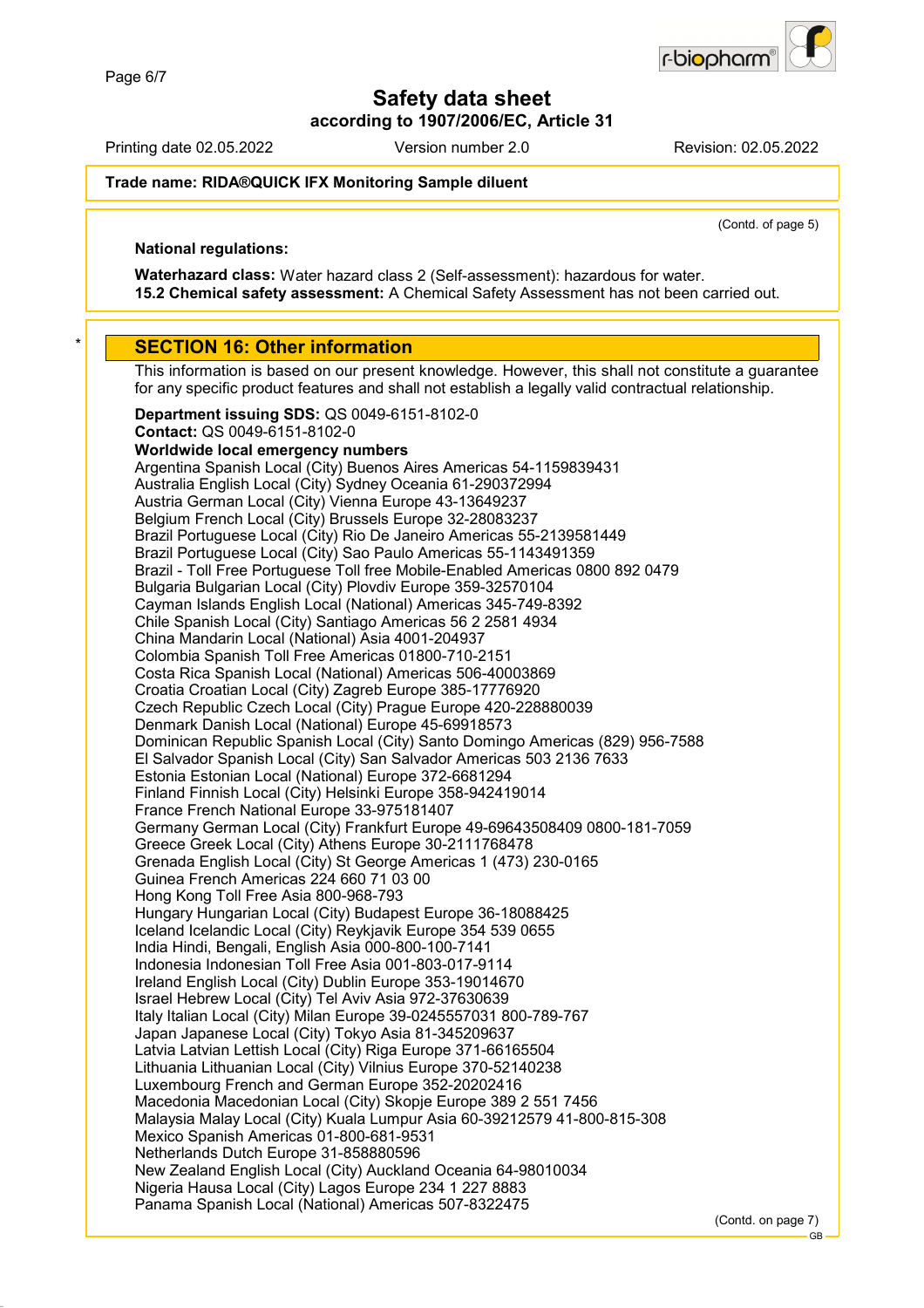Page 7/7

**Safety data sheet**

**according to 1907/2006/EC, Article 31**



Printing date 02.05.2022 Version number 2.0 Revision: 02.05.2022 **Trade name: RIDA®QUICK IFX Monitoring Sample diluent** (Contd. of page 6) Peru Spanish Local (City) Lima Americas 51-17071295 Philippines Tagalog Local (City) Manila Asia 1-800-1-116-1020 Poland Polish Local (City) Warsaw Europe 48-223988029 Portugal Portuguese Local (National) Europe 351-308801773 Romania Romanian Local (National) Europe 40-37-6300026 Russia RussianToll Free Mobile-Enabled Asia 8-800-100-6346 Saudi Arabia Arabic and English CHEMTREC DID Only Asia 966-8111095861 Singapore English and Mandarin Asia 65-31581349 or 800-101-2201 Slovakia Slovak Local (City) Bratislava Europe 421-233057972 Slovenia Slovenian Local (City) Ljubljana Europe 38-618888016 South Africa English Toll Free Africa 0-800-983-611 South Korea Korean Toll Free Asia 003-0813-2549 and 080-822-1374 Spain Spanish Local (City) Barcelona Europe 34-931768545 and 900-868538 Sweden Swedish Local (City) Stockholm Europe 46-852503403 Switzerland German and French and Italian Zurich Europe 41-435082011 Taiwan Mandarin Local (City) Taipei Asia 886-2-7741-4207 and 00801-14-8954 Thailand Thai Toll Free Asia 01-800-13-203-9987 Trinidad and Tobago English Local (National) Americas 1-868-224-5716 Turkey Turkish Local (City) Istanbul Europe 90-212-7055340 Ukraine Ukrainian Europe 380-947101374 United Kingdom English Local (City) London Europe 44-870-8200418 and 44-2038073798 **Abbreviations and acronyms:** ADR: Accord relatif au transport international des marchandises dangereuses par route (European Agreement Concerning the International Carriage of Dangerous Goods by Road) IMDG: International Maritime Code for Dangerous Goods IATA: International Air Transport Association GHS: Globally Harmonised System of Classification and Labelling of Chemicals EINECS: European Inventory of Existing Commercial Chemical Substances ELINCS: European List of Notified Chemical Substances CAS: Chemical Abstracts Service (division of the American Chemical Society) PBT: Persistent, Bioaccumulative and Toxic vPvB: very Persistent and very Bioaccumulative **\* Data compared to the previous version altered.** GB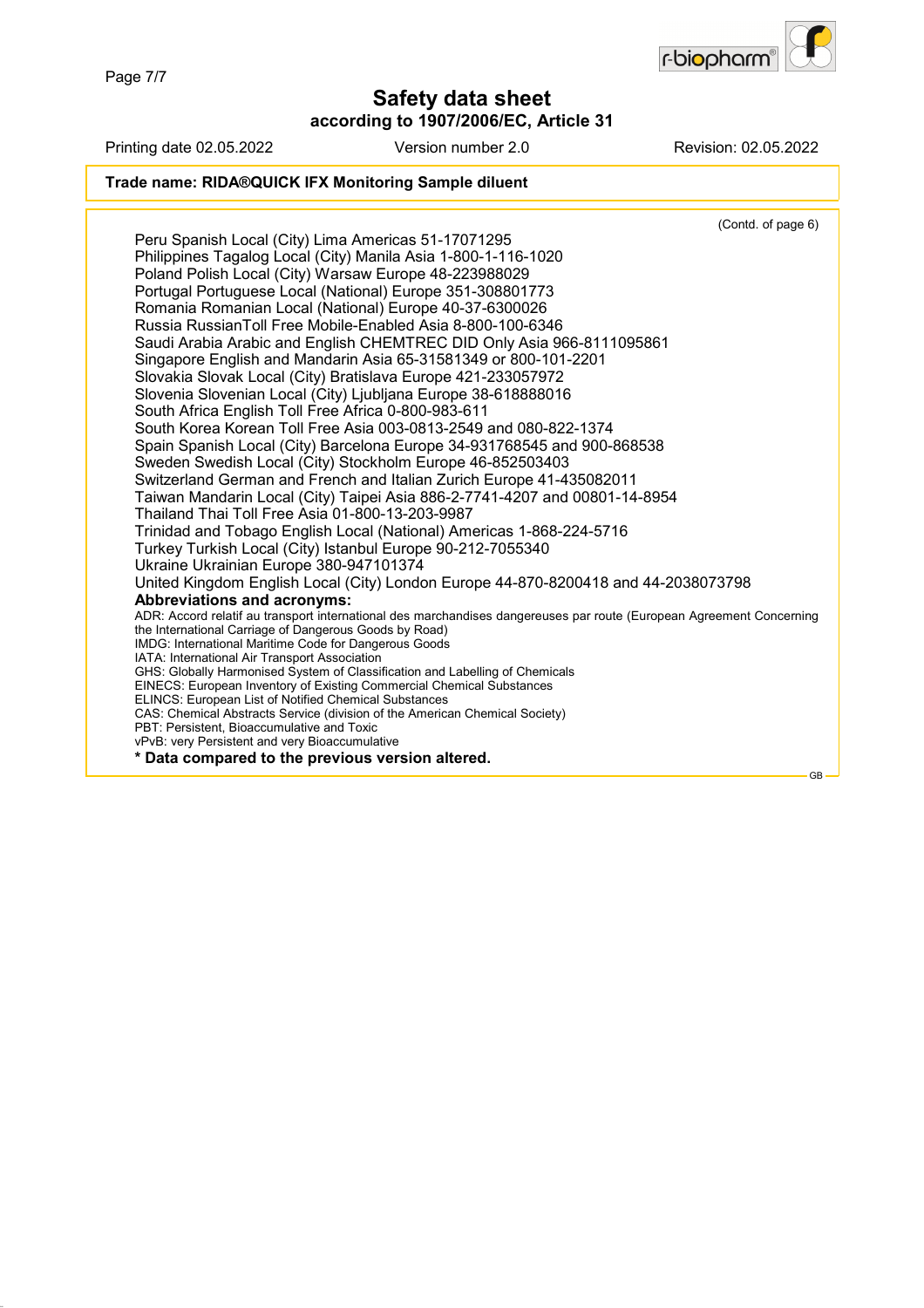

**according to 1907/2006/EC, Article 31**

Printing date 02.05.2022 Version number 2.0 Revision: 02.05.2022

### **SECTION 1: Identification of the substance/mixture and of the company/ undertaking**

**1.1 Product identifier**

**Trade name: RIDA®QUICK IFX Monitoring Reagent A**

**Article number:** GN3041P01

**1.2 Relevant identified uses of the substance or mixture and uses advised against** No further relevant information available. **Application of the substance / the preparation:** In vitro

# **1.3 Details of the supplier of the safety data sheet**

**Manufacturer/Supplier:** R-Biopharm AG An der neuen Bergstraße 17 D-64297 Darmstadt

**Further information obtainable from:** e-mail: info@r-biopharm.de **1.4 Emergency telephone number:**

CHEMTREC (worldwide): +1 703-741-5970 / 1-800-424-9300 CHEMTREC (United Kingdom): 44-870-8200418 and 44-2038073798 (toll free) For additional worldwide local emergency numbers refer to section 16.

### **SECTION 2: Hazards identification**

#### **2.1 Classification of the substance or mixture Classification according to Regulation (EC) No 1272/2008** The product is not classified, according to the CLP regulation.

**2.2 Label elements Labelling according to Regulation (EC) No 1272/2008** Void **Hazard pictograms** Void **Signal word** Void **Hazard statements** Void **2.3 Other hazards Results of PBT and vPvB assessment PBT:** Not applicable. **vPvB:** Not applicable.

### **SECTION 3: Composition/information on ingredients**

**3.2 Chemical characterisation: Mixtures Description:** Mixture of substances with nonhazardous additions.

**Dangerous components:** Void **Additional information:** For the wording of the listed hazard phrases refer to section 16.

### **SECTION 4: First aid measures**

### **4.1 Description of first aid measures**

**General information:** No special measures required.

**After inhalation:** Supply fresh air; consult doctor in case of complaints.

**After skin contact:** Immediately wash with water and soap and rinse thoroughly.

**After eye contact:** Rinse opened eye for several minutes under running water.

**After swallowing:** If symptoms persist consult doctor.

**4.2 Most important symptoms and effects, both acute and delayed**

No further relevant information available.

(Contd. on page 2)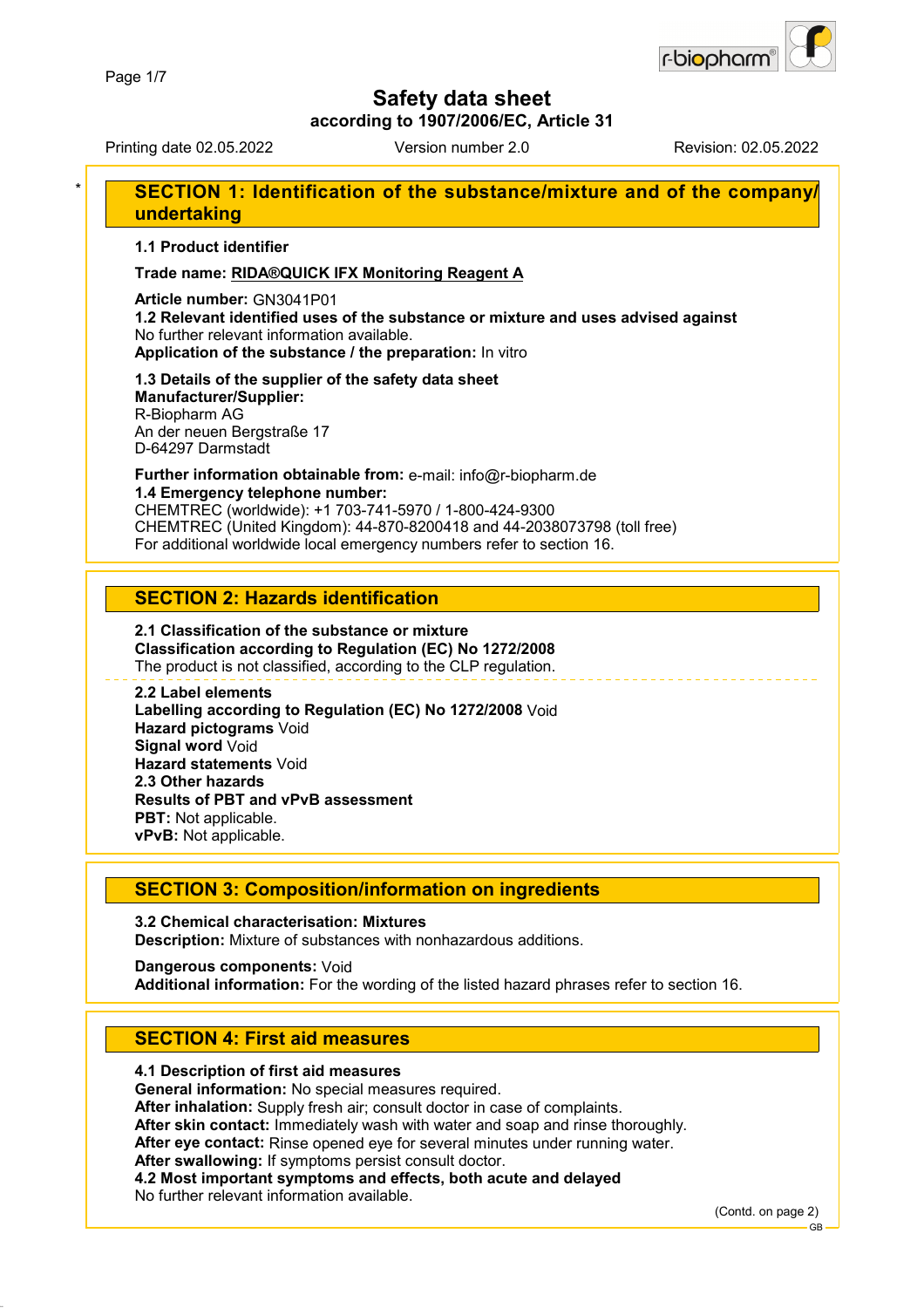

**according to 1907/2006/EC, Article 31**

Printing date 02.05.2022 Version number 2.0 Revision: 02.05.2022

**Trade name: RIDA®QUICK IFX Monitoring Reagent A**

(Contd. of page 1)

**4.3 Indication of any immediate medical attention and special treatment needed** No further relevant information available.

### **SECTION 5: Firefighting measures**

**5.1 Extinguishing media**

**Suitable extinguishing agents:** Use fire extinguishing methods suitable to surrounding conditions. **5.2 Special hazards arising from the substance or mixture**

No further relevant information available.

**5.3 Advice for firefighters**

**Protective equipment:** No special measures required.

### **SECTION 6: Accidental release measures**

**6.1 Personal precautions, protective equipment and emergency procedures**

Wear protective clothing.

**6.2 Environmental precautions:**

Dilute with plenty of water.

Do not allow to enter sewers/ surface or ground water.

**6.3 Methods and material for containment and cleaning up:**

Absorb with liquid-binding material (sand, diatomite, acid binders, universal binders, sawdust).

**6.4 Reference to other sections**

See Section 7 for information on safe handling.

See Section 8 for information on personal protection equipment.

See Section 13 for disposal information.

### **SECTION 7: Handling and storage**

**7.1 Precautions for safe handling** No special measures required. **Information about fire - and explosion protection:** No special measures required.

**7.2 Conditions for safe storage, including any incompatibilities Storage:**

**Requirements to be met by storerooms and receptacles:** No special requirements. **Information about storage in one common storage facility:** Not required. **Further information about storage conditions:** None.

**7.3 Specific end use(s)** No further relevant information available.

### **SECTION 8: Exposure controls/personal protection**

#### **8.1 Control parameters**

**Additional information about design of technical facilities:** No further data; see item 7.

**Ingredients with limit values that require monitoring at the workplace:**

The product does not contain any relevant quantities of materials with critical values that have to be monitored at the workplace.

**Additional information:** The lists valid during the making were used as basis.

#### **8.2 Exposure controls**

**Personal protective equipment:**

**General protective and hygienic measures:**

The usual precautionary measures are to be adhered to when handling chemicals. **Respiratory protection:** Not required.

(Contd. on page 3)

GB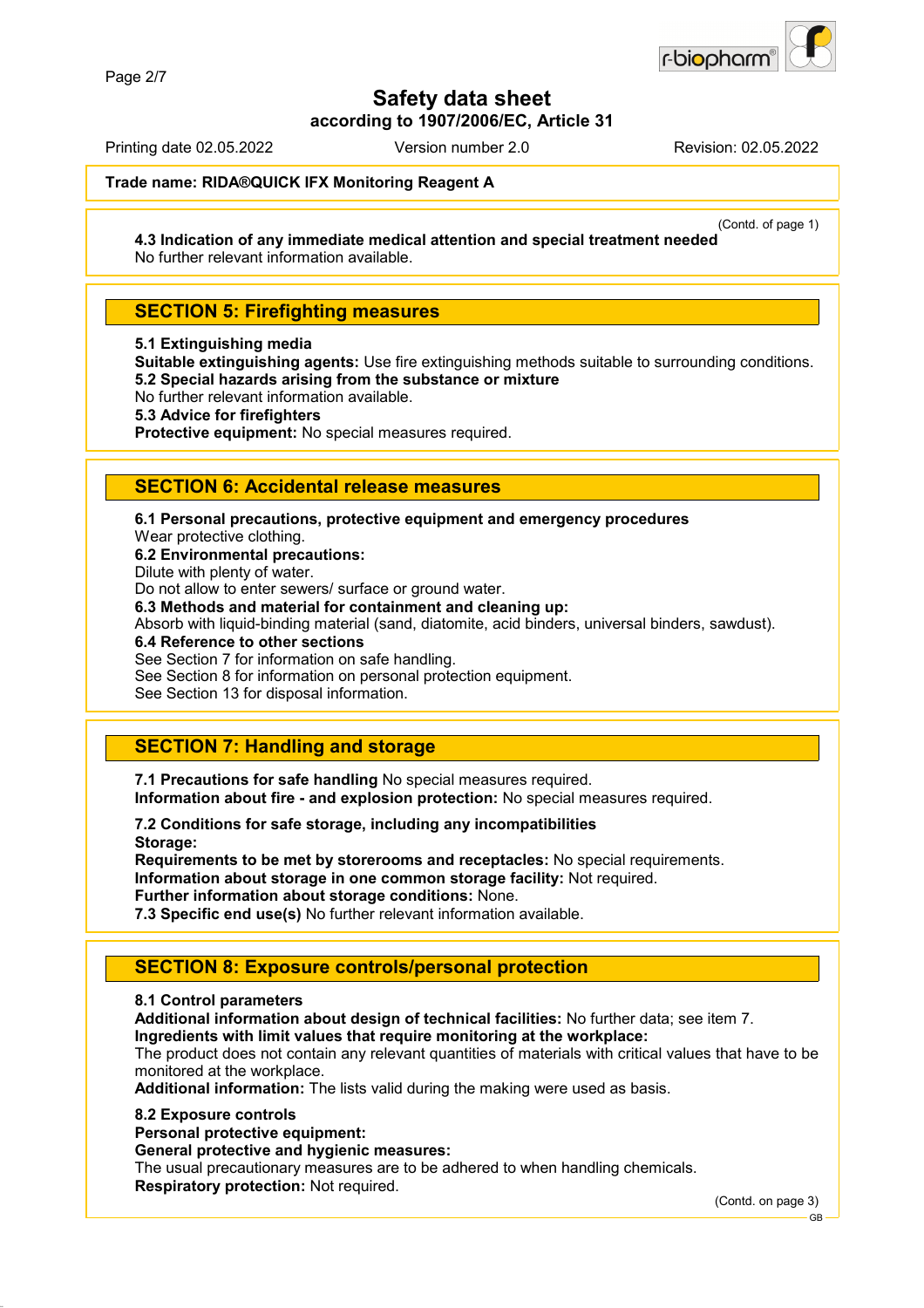**according to 1907/2006/EC, Article 31**

Printing date 02.05.2022 Version number 2.0 Revision: 02.05.2022

**Trade name: RIDA®QUICK IFX Monitoring Reagent A**

**Protection of hands:** The glove material has to be impermeable and resistant to the product/ the substance/ the preparation.

Due to missing tests no recommendation to the glove material can be given for the product/ the preparation/ the chemical mixture.

Selection of the glove material on consideration of the penetration times, rates of diffusion and the degradation

#### **Material of gloves**

The selection of the suitable gloves does not only depend on the material, but also on further marks of quality and varies from manufacturer to manufacturer. As the product is a preparation of several substances, the resistance of the glove material can not be calculated in advance and has therefore to be checked prior to the application.

#### **Penetration time of glove material**

The exact break trough time has to be found out by the manufacturer of the protective gloves and has to be observed.

#### **For the permanent contact gloves made of the following materials are suitable:**

The exact break trough time has to be found out by the manufacturer of the protective gloves and has to be observed.

### **As protection from splashes gloves made of the following materials are suitable:**

The exact break trough time has to be found out by the manufacturer of the protective gloves and has to be observed.

**Eye protection:** Goggles recommended during refilling

| 9.1 Information on basic physical and chemical properties<br><b>General Information</b> |                                               |
|-----------------------------------------------------------------------------------------|-----------------------------------------------|
| Appearance:                                                                             |                                               |
| Form:                                                                                   | Fluid                                         |
| Colour:                                                                                 | Blue                                          |
| Odour:                                                                                  | Characteristic                                |
| <b>Odour threshold:</b>                                                                 | Not determined.                               |
| pH-value at 20 °C:                                                                      | 7.5                                           |
| <b>Change in condition</b>                                                              |                                               |
| <b>Melting point/freezing point:</b>                                                    | 0 °C                                          |
| Initial boiling point and boiling range: 100 °C                                         |                                               |
| <b>Flash point:</b>                                                                     | Not applicable.                               |
| Flammability (solid, gas):                                                              | Not applicable.                               |
| <b>Decomposition temperature:</b>                                                       | Not determined.                               |
| Auto-ignition temperature:                                                              | Product is not selfigniting.                  |
| <b>Explosive properties:</b>                                                            | Product does not present an explosion hazard. |
| <b>Explosion limits:</b>                                                                |                                               |
| Lower:                                                                                  | Not determined.                               |
| Upper:                                                                                  | Not determined.                               |
| Vapour pressure at 20 °C:                                                               | 23 hPa                                        |
| Density at 20 °C:                                                                       | 1 $g/cm3$                                     |
| <b>Relative density</b>                                                                 | Not determined.                               |



(Contd. of page 2)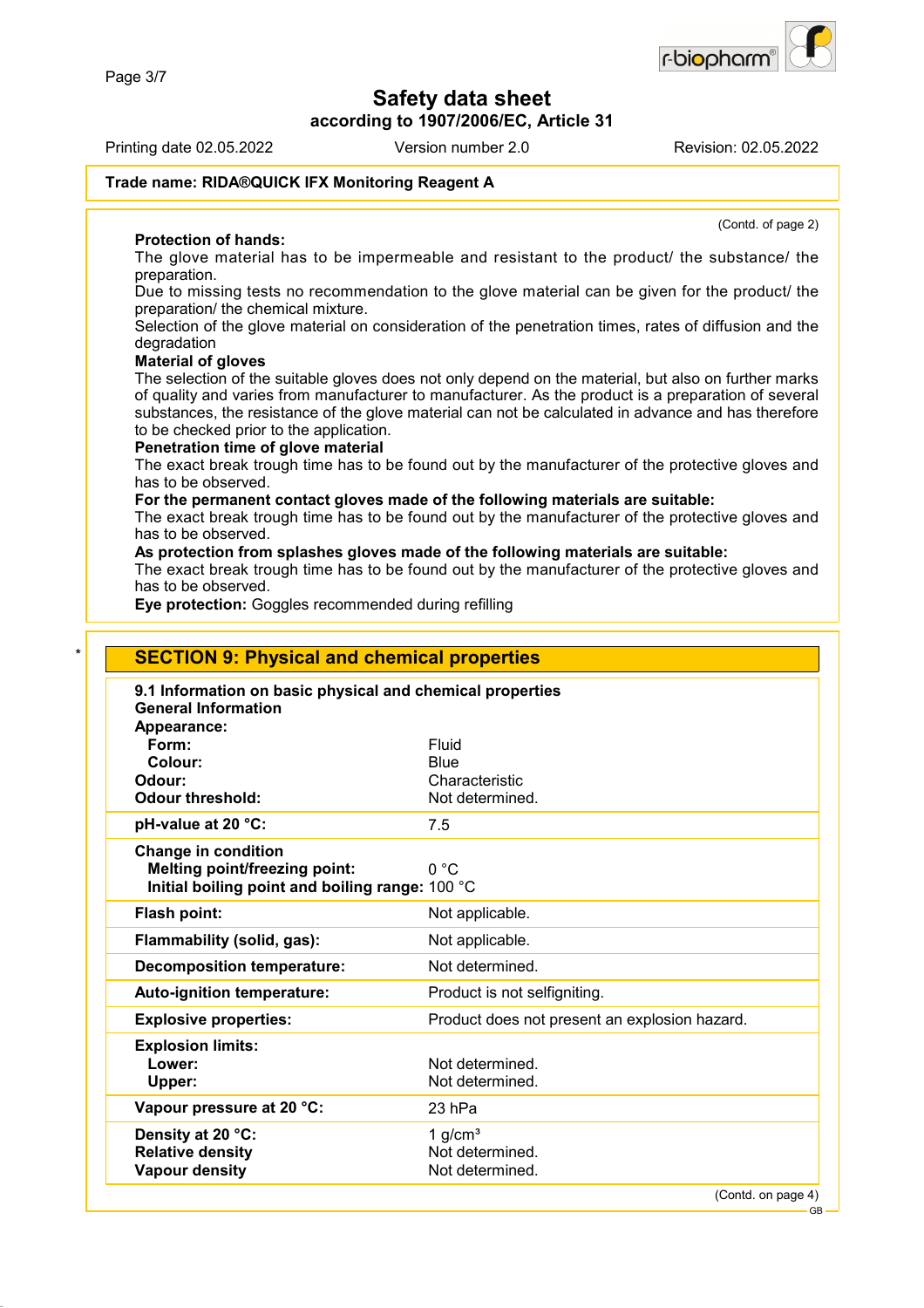### **Safety data sheet according to 1907/2006/EC, Article 31**

Printing date 02.05.2022 Version number 2.0 Revision: 02.05.2022

### **Trade name: RIDA®QUICK IFX Monitoring Reagent A**

|                                                      | (Contd. of page 3)                         |
|------------------------------------------------------|--------------------------------------------|
| <b>Evaporation rate</b>                              | Not determined.                            |
| Solubility in / Miscibility with<br>water:           | Fully miscible.                            |
| Partition coefficient: n-octanol/water:              | Not determined.                            |
| <b>Viscosity:</b><br>Dynamic at 20 °C:<br>Kinematic: | $0.952$ mPas<br>Not determined.            |
| <b>Solvent content:</b><br>Water:                    | 97.4%                                      |
| Solids content:                                      | 2.6%                                       |
| 9.2 Other information                                | No further relevant information available. |

### **SECTION 10: Stability and reactivity**

**10.1 Reactivity** No further relevant information available.

**10.2 Chemical stability**

**Thermal decomposition / conditions to be avoided:**

No decomposition if used according to specifications.

**10.3 Possibility of hazardous reactions** No dangerous reactions known.

**10.4 Conditions to avoid** No further relevant information available.

**10.5 Incompatible materials:** No further relevant information available.

**10.6 Hazardous decomposition products:** No dangerous decomposition products known.

### **SECTION 11: Toxicological information**

**11.1 Information on toxicological effects**

**Acute toxicity** Based on available data, the classification criteria are not met. **Primary irritant effect:**

**Skin corrosion/irritation** Based on available data, the classification criteria are not met. **Serious eye damage/irritation** Based on available data, the classification criteria are not met. **Respiratory or skin sensitisation** Based on available data, the classification criteria are not met. **Additional toxicological information:**

### **CMR effects (carcinogenity, mutagenicity and toxicity for reproduction)**

**Germ cell mutagenicity** Based on available data, the classification criteria are not met.

**Carcinogenicity** Based on available data, the classification criteria are not met.

**Reproductive toxicity** Based on available data, the classification criteria are not met.

**STOT-single exposure** Based on available data, the classification criteria are not met. **STOT-repeated exposure** Based on available data, the classification criteria are not met.

**Aspiration hazard** Based on available data, the classification criteria are not met.

### **SECTION 12: Ecological information**

#### **12.1 Toxicity**

**Aquatic toxicity:** No further relevant information available.

**12.2 Persistence and degradability** No further relevant information available.

**12.3 Bioaccumulative potential** No further relevant information available.

**12.4 Mobility in soil** No further relevant information available.

(Contd. on page 5)

GB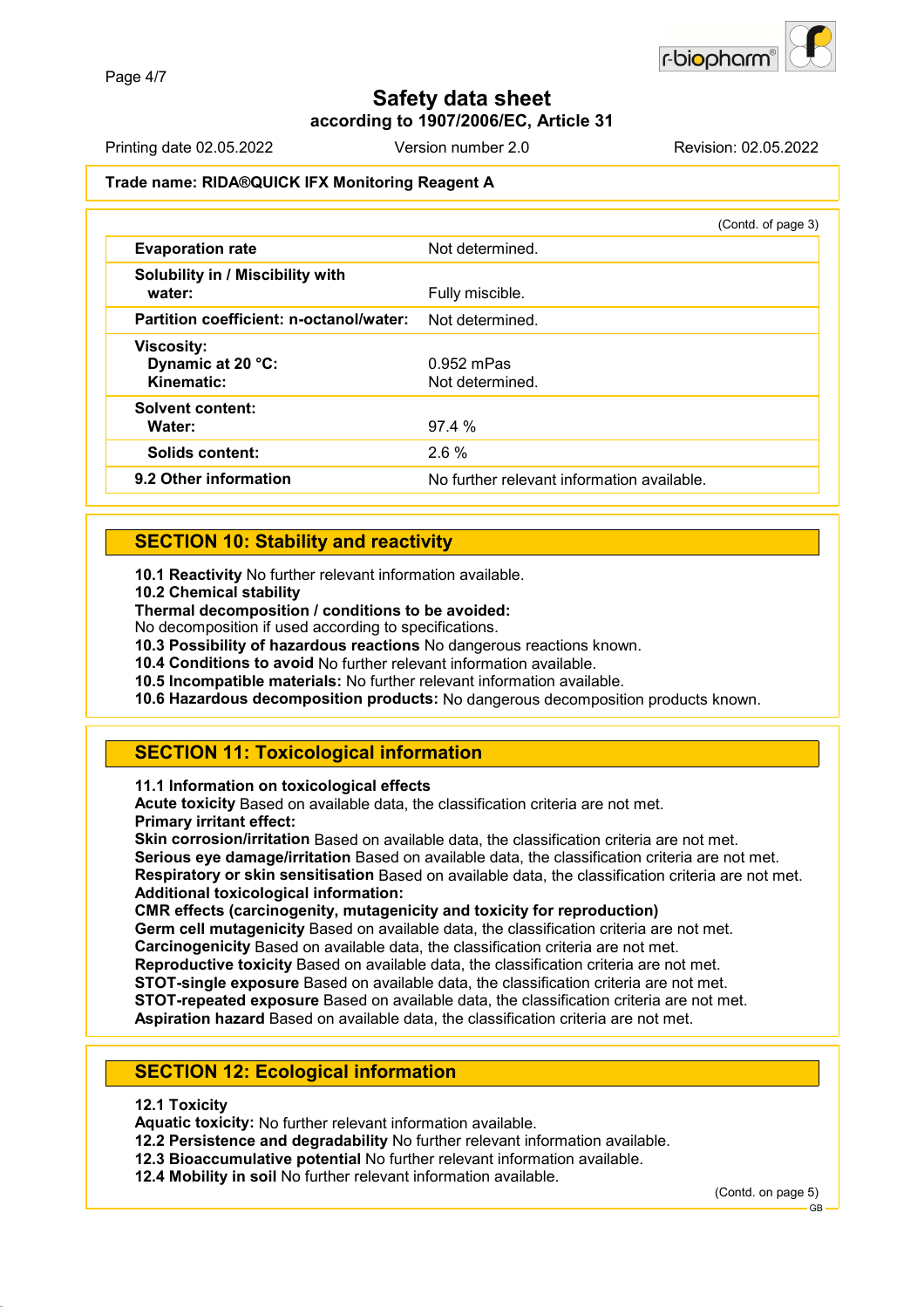**according to 1907/2006/EC, Article 31**

Printing date 02.05.2022 Version number 2.0 Revision: 02.05.2022

r-biopharn

#### **Trade name: RIDA®QUICK IFX Monitoring Reagent A**

(Contd. of page 4)

**Additional ecological information: General notes:** Water hazard class 2 (German Regulation) (Self-assessment): hazardous for water Do not allow product to reach ground water, water course or sewage system. Danger to drinking water if even small quantities leak into the ground. **12.5 Results of PBT and vPvB assessment PBT:** Not applicable. **vPvB:** Not applicable. **12.6 Other adverse effects** No further relevant information available.

#### **SECTION 13: Disposal considerations**

**13.1 Waste treatment methods**

**Recommendation** Disposal must be made according to official regulations.

#### **Uncleaned packaging:**

**Recommendation:** Disposal must be made according to official regulations. **Recommended cleansing agents:** Water, if necessary together with cleansing agents.

| <b>SECTION 14: Transport information</b>                                   |                                                         |
|----------------------------------------------------------------------------|---------------------------------------------------------|
| 14.1 UN-Number<br>ADR, ADN, IMDG, IATA                                     | Void                                                    |
| 14.2 UN proper shipping name<br>ADR, ADN, IMDG, IATA                       | Void                                                    |
| 14.3 Transport hazard class(es)                                            |                                                         |
| ADR, ADN, IMDG, IATA<br><b>Class</b>                                       | Void                                                    |
| 14.4 Packing group<br>ADR, IMDG, IATA                                      | Void                                                    |
| <b>14.5 Environmental hazards:</b>                                         | Not applicable.                                         |
| 14.6 Special precautions for user                                          | Not applicable.                                         |
| 14.7 Transport in bulk according to Annex II<br>of Marpol and the IBC Code | Not applicable.                                         |
| <b>Transport/Additional information:</b>                                   | Not dangerous according to the above<br>specifications. |
| <b>UN "Model Regulation":</b>                                              | Void                                                    |
|                                                                            |                                                         |

### **SECTION 15: Regulatory information**

**15.1 Safety, health and environmental regulations/legislation specific for the substance or mixture**

**Directive 2012/18/EU Named dangerous substances - ANNEX I** None of the ingredients is listed.

(Contd. on page 6)

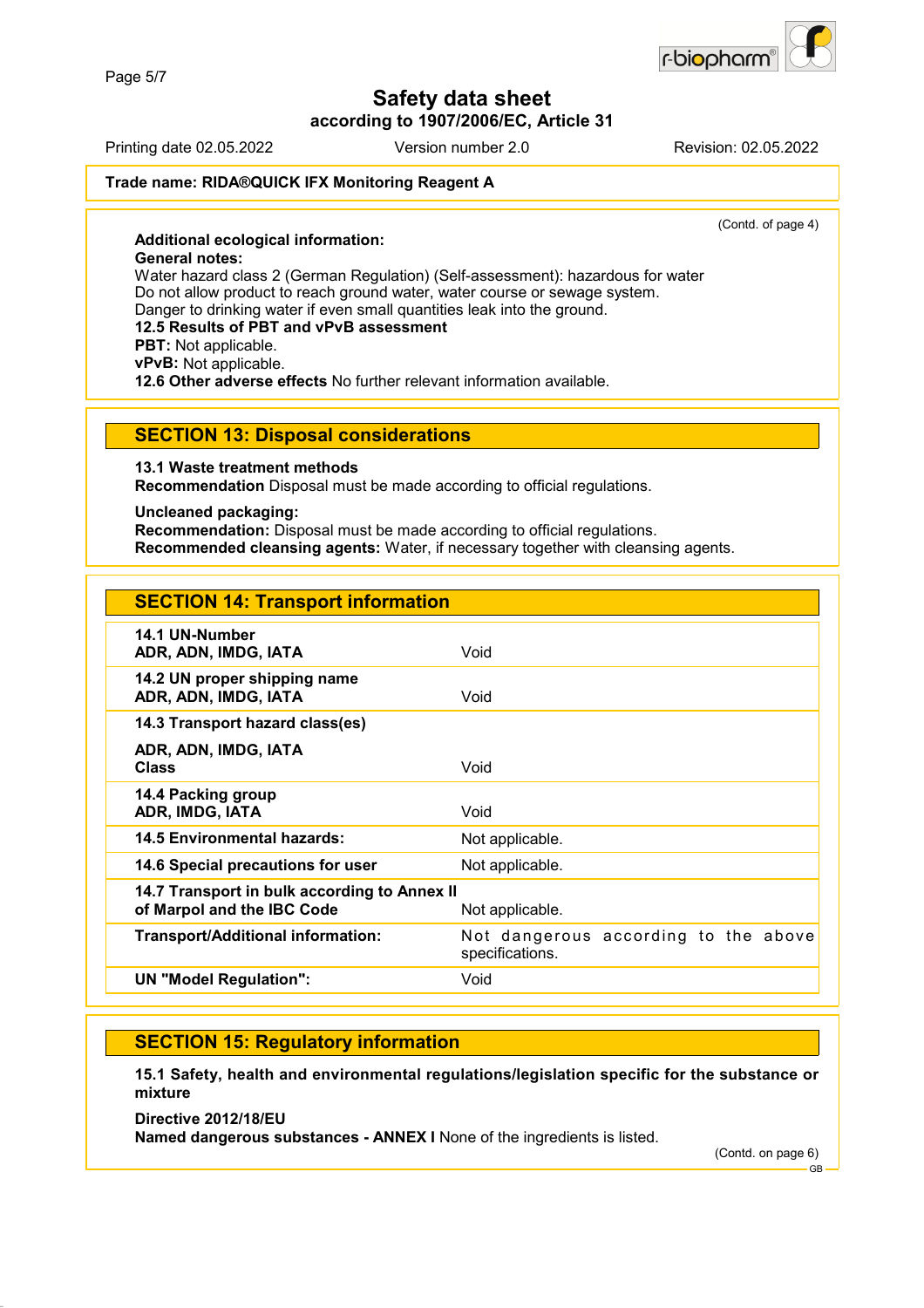**according to 1907/2006/EC, Article 31**

Printing date 02.05.2022 Version number 2.0 Revision: 02.05.2022

biopharr-

#### **Trade name: RIDA®QUICK IFX Monitoring Reagent A**

(Contd. of page 5)

#### **National regulations:**

**Waterhazard class:** Water hazard class 2 (Self-assessment): hazardous for water. **15.2 Chemical safety assessment:** A Chemical Safety Assessment has not been carried out.

#### **SECTION 16: Other information**

This information is based on our present knowledge. However, this shall not constitute a guarantee for any specific product features and shall not establish a legally valid contractual relationship.

**Department issuing SDS:** QS 0049-6151-8102-0 **Contact:** QS 0049-6151-8102-0 **Worldwide local emergency numbers** Argentina Spanish Local (City) Buenos Aires Americas 54-1159839431 Australia English Local (City) Sydney Oceania 61-290372994 Austria German Local (City) Vienna Europe 43-13649237 Belgium French Local (City) Brussels Europe 32-28083237 Brazil Portuguese Local (City) Rio De Janeiro Americas 55-2139581449 Brazil Portuguese Local (City) Sao Paulo Americas 55-1143491359 Brazil - Toll Free Portuguese Toll free Mobile-Enabled Americas 0800 892 0479 Bulgaria Bulgarian Local (City) Plovdiv Europe 359-32570104 Cayman Islands English Local (National) Americas 345-749-8392 Chile Spanish Local (City) Santiago Americas 56 2 2581 4934 China Mandarin Local (National) Asia 4001-204937 Colombia Spanish Toll Free Americas 01800-710-2151 Costa Rica Spanish Local (National) Americas 506-40003869 Croatia Croatian Local (City) Zagreb Europe 385-17776920 Czech Republic Czech Local (City) Prague Europe 420-228880039 Denmark Danish Local (National) Europe 45-69918573 Dominican Republic Spanish Local (City) Santo Domingo Americas (829) 956-7588 El Salvador Spanish Local (City) San Salvador Americas 503 2136 7633 Estonia Estonian Local (National) Europe 372-6681294 Finland Finnish Local (City) Helsinki Europe 358-942419014 France French National Europe 33-975181407 Germany German Local (City) Frankfurt Europe 49-69643508409 0800-181-7059 Greece Greek Local (City) Athens Europe 30-2111768478 Grenada English Local (City) St George Americas 1 (473) 230-0165 Guinea French Americas 224 660 71 03 00 Hong Kong Toll Free Asia 800-968-793 Hungary Hungarian Local (City) Budapest Europe 36-18088425 Iceland Icelandic Local (City) Reykjavik Europe 354 539 0655 India Hindi, Bengali, English Asia 000-800-100-7141 Indonesia Indonesian Toll Free Asia 001-803-017-9114 Ireland English Local (City) Dublin Europe 353-19014670 Israel Hebrew Local (City) Tel Aviv Asia 972-37630639 Italy Italian Local (City) Milan Europe 39-0245557031 800-789-767 Japan Japanese Local (City) Tokyo Asia 81-345209637 Latvia Latvian Lettish Local (City) Riga Europe 371-66165504 Lithuania Lithuanian Local (City) Vilnius Europe 370-52140238 Luxembourg French and German Europe 352-20202416 Macedonia Macedonian Local (City) Skopje Europe 389 2 551 7456 Malaysia Malay Local (City) Kuala Lumpur Asia 60-39212579 41-800-815-308 Mexico Spanish Americas 01-800-681-9531 Netherlands Dutch Europe 31-858880596 New Zealand English Local (City) Auckland Oceania 64-98010034 Nigeria Hausa Local (City) Lagos Europe 234 1 227 8883 Panama Spanish Local (National) Americas 507-8322475

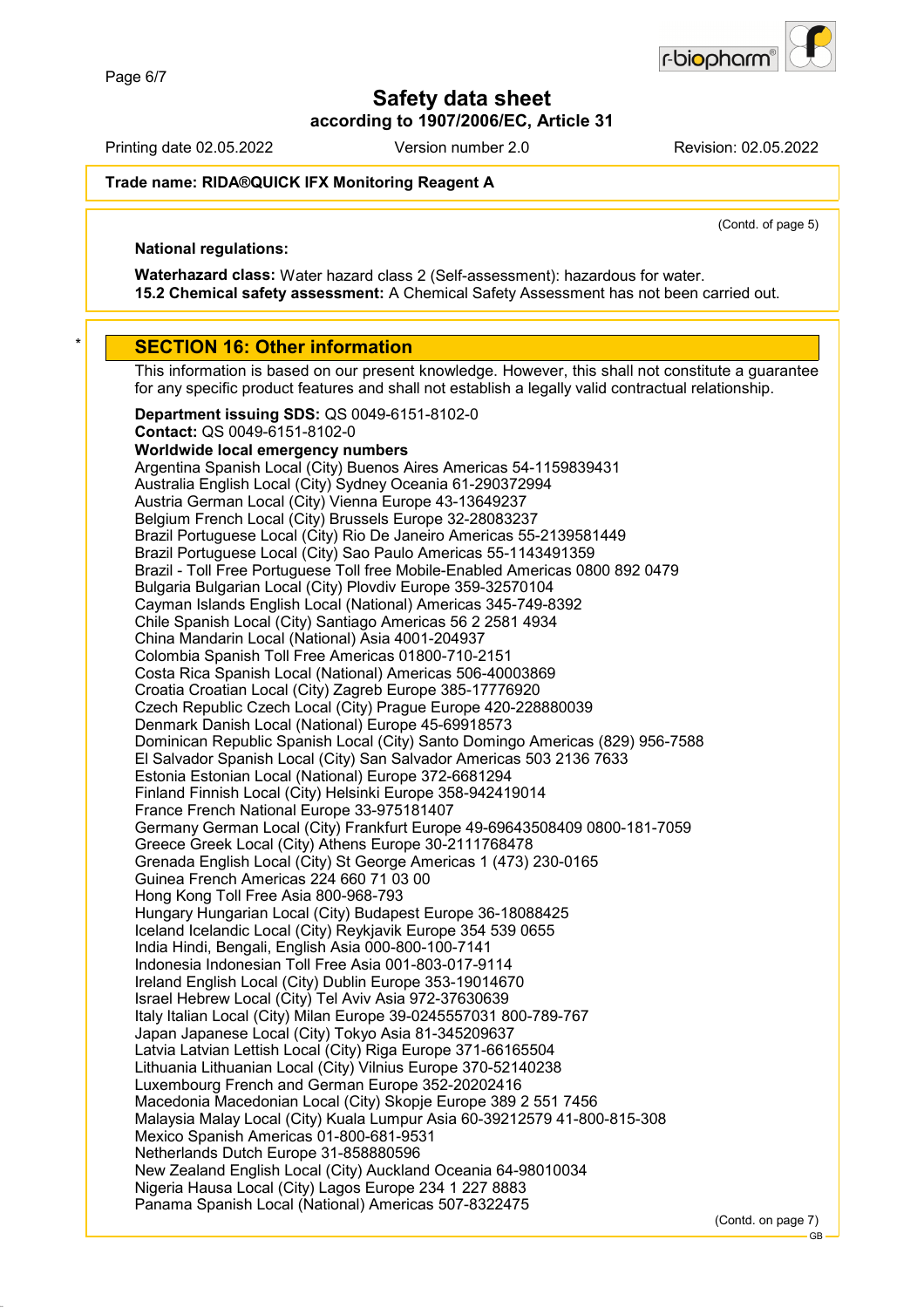Page 7/7

### **Safety data sheet according to 1907/2006/EC, Article 31**



Printing date 02.05.2022 Version number 2.0 Revision: 02.05.2022

#### **Trade name: RIDA®QUICK IFX Monitoring Reagent A**

(Contd. of page 6) Peru Spanish Local (City) Lima Americas 51-17071295 Philippines Tagalog Local (City) Manila Asia 1-800-1-116-1020 Poland Polish Local (City) Warsaw Europe 48-223988029 Portugal Portuguese Local (National) Europe 351-308801773 Romania Romanian Local (National) Europe 40-37-6300026 Russia RussianToll Free Mobile-Enabled Asia 8-800-100-6346 Saudi Arabia Arabic and English CHEMTREC DID Only Asia 966-8111095861 Singapore English and Mandarin Asia 65-31581349 or 800-101-2201 Slovakia Slovak Local (City) Bratislava Europe 421-233057972 Slovenia Slovenian Local (City) Ljubljana Europe 38-618888016 South Africa English Toll Free Africa 0-800-983-611 South Korea Korean Toll Free Asia 003-0813-2549 and 080-822-1374 Spain Spanish Local (City) Barcelona Europe 34-931768545 and 900-868538 Sweden Swedish Local (City) Stockholm Europe 46-852503403 Switzerland German and French and Italian Zurich Europe 41-435082011 Taiwan Mandarin Local (City) Taipei Asia 886-2-7741-4207 and 00801-14-8954 Thailand Thai Toll Free Asia 01-800-13-203-9987 Trinidad and Tobago English Local (National) Americas 1-868-224-5716 Turkey Turkish Local (City) Istanbul Europe 90-212-7055340 Ukraine Ukrainian Europe 380-947101374 United Kingdom English Local (City) London Europe 44-870-8200418 and 44-2038073798 **Abbreviations and acronyms:** ADR: Accord relatif au transport international des marchandises dangereuses par route (European Agreement Concerning the International Carriage of Dangerous Goods by Road) IMDG: International Maritime Code for Dangerous Goods IATA: International Air Transport Association GHS: Globally Harmonised System of Classification and Labelling of Chemicals EINECS: European Inventory of Existing Commercial Chemical Substances ELINCS: European List of Notified Chemical Substances CAS: Chemical Abstracts Service (division of the American Chemical Society) PBT: Persistent, Bioaccumulative and Toxic vPvB: very Persistent and very Bioaccumulative **\* Data compared to the previous version altered.**

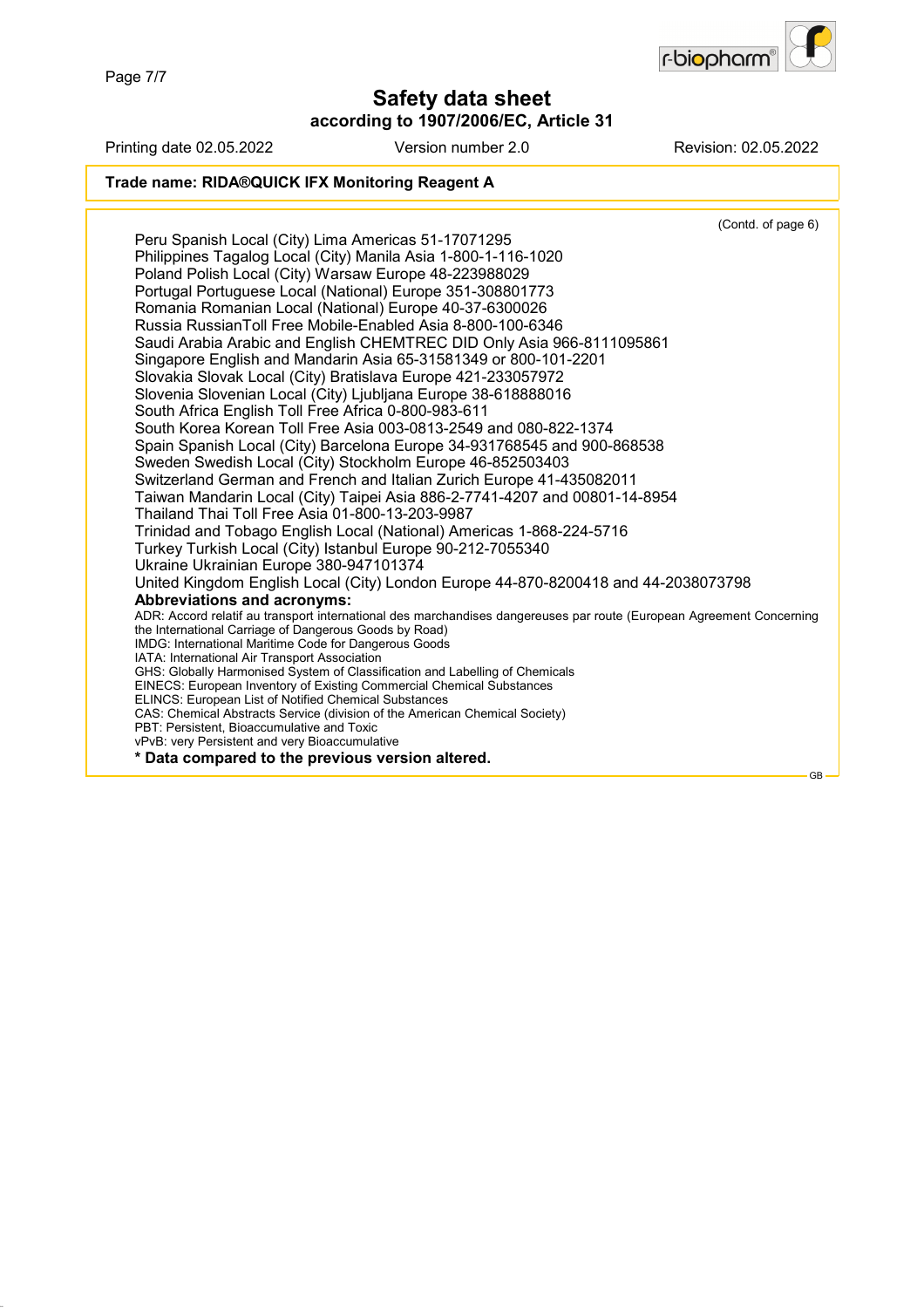

**according to 1907/2006/EC, Article 31**

Printing date 02.05.2022 Version number 2.0 Revision: 02.05.2022

### **SECTION 1: Identification of the substance/mixture and of the company/ undertaking**

**1.1 Product identifier**

**Trade name: RIDA®QUICK IFX Monitoring Reagent B**

**Article number:** GN3041P02

**1.2 Relevant identified uses of the substance or mixture and uses advised against** No further relevant information available. **Application of the substance / the preparation:** In vitro

# **1.3 Details of the supplier of the safety data sheet**

**Manufacturer/Supplier:** R-Biopharm AG An der neuen Bergstraße 17 D-64297 Darmstadt

### **Further information obtainable from:** e-mail: info@r-biopharm.de **1.4 Emergency telephone number:**

CHEMTREC (worldwide): +1 703-741-5970 / 1-800-424-9300 CHEMTREC (United Kingdom): 44-870-8200418 and 44-2038073798 (toll free) For additional worldwide local emergency numbers refer to section 16.

### **SECTION 2: Hazards identification**

#### **2.1 Classification of the substance or mixture Classification according to Regulation (EC) No 1272/2008** The product is not classified, according to the CLP regulation.

**2.2 Label elements Labelling according to Regulation (EC) No 1272/2008** Void **Hazard pictograms** Void **Signal word** Void **Hazard statements** Void **2.3 Other hazards Results of PBT and vPvB assessment PBT:** Not applicable. **vPvB:** Not applicable.

### **SECTION 3: Composition/information on ingredients**

**3.2 Chemical characterisation: Mixtures Description:** Mixture of substances with nonhazardous additions.

**Dangerous components:** Void **Additional information:** For the wording of the listed hazard phrases refer to section 16.

### **SECTION 4: First aid measures**

### **4.1 Description of first aid measures**

**General information:** No special measures required.

**After inhalation:** Supply fresh air; consult doctor in case of complaints.

**After skin contact:** Immediately wash with water and soap and rinse thoroughly.

**After eye contact:** Rinse opened eye for several minutes under running water.

**After swallowing:** If symptoms persist consult doctor.

**4.2 Most important symptoms and effects, both acute and delayed**

No further relevant information available.

(Contd. on page 2)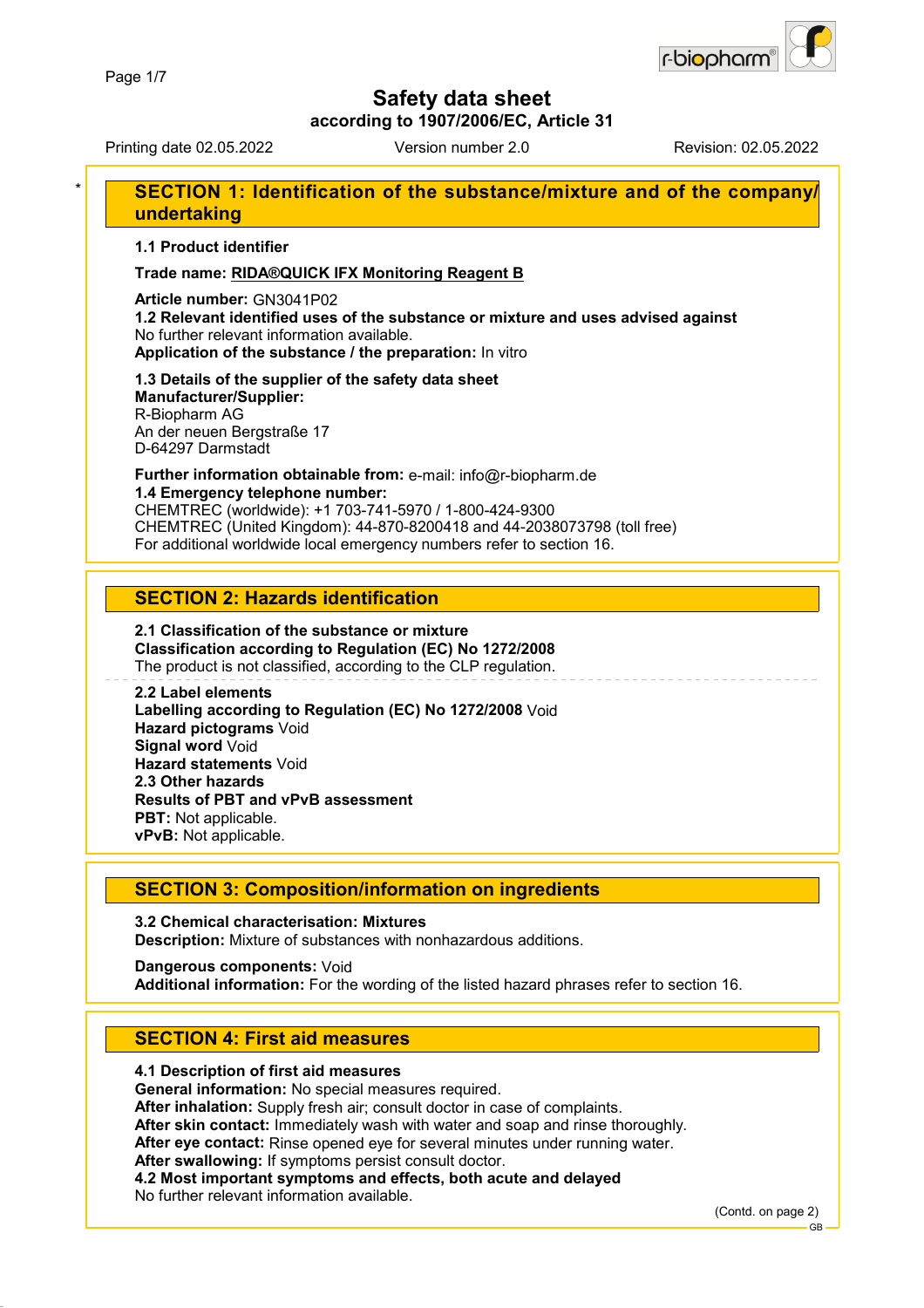

**according to 1907/2006/EC, Article 31**

Printing date 02.05.2022 Version number 2.0 Revision: 02.05.2022

#### **Trade name: RIDA®QUICK IFX Monitoring Reagent B**

(Contd. of page 1)

**4.3 Indication of any immediate medical attention and special treatment needed** No further relevant information available.

### **SECTION 5: Firefighting measures**

**5.1 Extinguishing media**

**Suitable extinguishing agents:** Use fire extinguishing methods suitable to surrounding conditions. **5.2 Special hazards arising from the substance or mixture**

No further relevant information available.

**5.3 Advice for firefighters**

**Protective equipment:** No special measures required.

### **SECTION 6: Accidental release measures**

**6.1 Personal precautions, protective equipment and emergency procedures**

Wear protective clothing.

**6.2 Environmental precautions:**

Dilute with plenty of water.

Do not allow to enter sewers/ surface or ground water.

**6.3 Methods and material for containment and cleaning up:**

Absorb with liquid-binding material (sand, diatomite, acid binders, universal binders, sawdust).

**6.4 Reference to other sections**

See Section 7 for information on safe handling.

See Section 8 for information on personal protection equipment.

See Section 13 for disposal information.

### **SECTION 7: Handling and storage**

**7.1 Precautions for safe handling** No special measures required. **Information about fire - and explosion protection:** No special measures required.

**7.2 Conditions for safe storage, including any incompatibilities Storage:**

**Requirements to be met by storerooms and receptacles:** No special requirements. **Information about storage in one common storage facility:** Not required. **Further information about storage conditions:** None.

**7.3 Specific end use(s)** No further relevant information available.

### **SECTION 8: Exposure controls/personal protection**

#### **8.1 Control parameters**

**Additional information about design of technical facilities:** No further data; see item 7.

**Ingredients with limit values that require monitoring at the workplace:**

The product does not contain any relevant quantities of materials with critical values that have to be monitored at the workplace.

**Additional information:** The lists valid during the making were used as basis.

#### **8.2 Exposure controls**

**Personal protective equipment:**

**General protective and hygienic measures:**

The usual precautionary measures are to be adhered to when handling chemicals. **Respiratory protection:** Not required.

(Contd. on page 3)

GB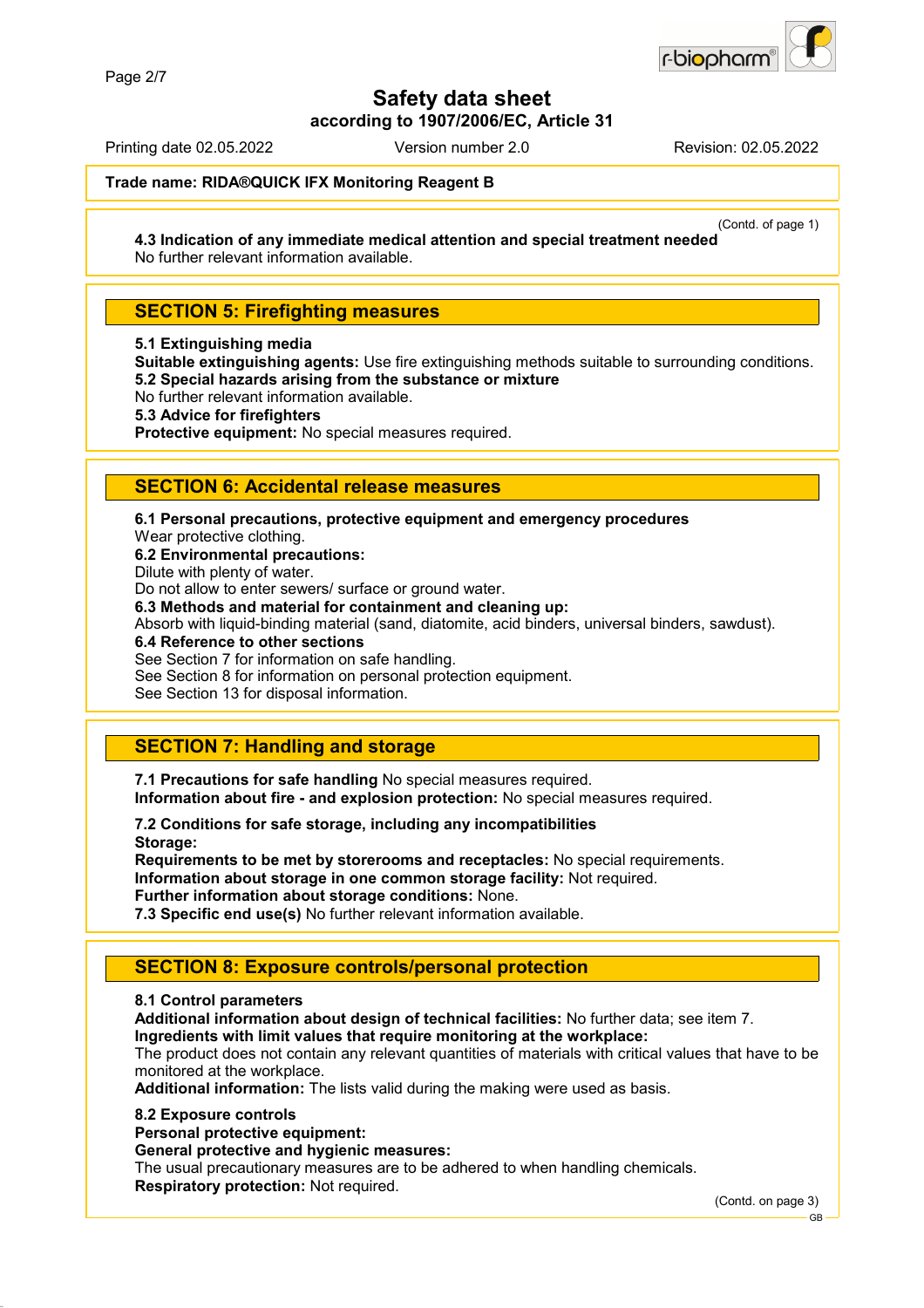**according to 1907/2006/EC, Article 31**

Printing date 02.05.2022 Version number 2.0 Revision: 02.05.2022

(Contd. of page 2)

#### **Trade name: RIDA®QUICK IFX Monitoring Reagent B**

#### **Protection of hands:**

The glove material has to be impermeable and resistant to the product/ the substance/ the preparation.

Due to missing tests no recommendation to the glove material can be given for the product/ the preparation/ the chemical mixture.

Selection of the glove material on consideration of the penetration times, rates of diffusion and the degradation

#### **Material of gloves**

The selection of the suitable gloves does not only depend on the material, but also on further marks of quality and varies from manufacturer to manufacturer. As the product is a preparation of several substances, the resistance of the glove material can not be calculated in advance and has therefore to be checked prior to the application.

#### **Penetration time of glove material**

The exact break trough time has to be found out by the manufacturer of the protective gloves and has to be observed.

#### **For the permanent contact gloves made of the following materials are suitable:**

The exact break trough time has to be found out by the manufacturer of the protective gloves and has to be observed.

### **As protection from splashes gloves made of the following materials are suitable:**

The exact break trough time has to be found out by the manufacturer of the protective gloves and has to be observed.

**Eye protection:** Goggles recommended during refilling

| 9.1 Information on basic physical and chemical properties<br><b>General Information</b> |                                               |
|-----------------------------------------------------------------------------------------|-----------------------------------------------|
| Appearance:                                                                             |                                               |
| Form:                                                                                   | Fluid                                         |
| Colour:                                                                                 | Yellow                                        |
| Odour:                                                                                  | Characteristic                                |
| <b>Odour threshold:</b>                                                                 | Not determined.                               |
| pH-value at 20 °C:                                                                      | 7.5                                           |
| <b>Change in condition</b>                                                              |                                               |
| Melting point/freezing point:                                                           | 0 °C                                          |
| Initial boiling point and boiling range: 100 °C                                         |                                               |
| Flash point:                                                                            | Not applicable.                               |
| Flammability (solid, gas):                                                              | Not applicable.                               |
| <b>Decomposition temperature:</b>                                                       | Not determined.                               |
| Auto-ignition temperature:                                                              | Product is not selfigniting.                  |
| <b>Explosive properties:</b>                                                            | Product does not present an explosion hazard. |
| <b>Explosion limits:</b>                                                                |                                               |
| Lower:                                                                                  | Not determined.                               |
| Upper:                                                                                  | Not determined.                               |
| Vapour pressure at 20 °C:                                                               | 23 hPa                                        |
| Density at 20 °C:                                                                       | 1 $q/cm3$                                     |
| <b>Relative density</b>                                                                 | Not determined.                               |

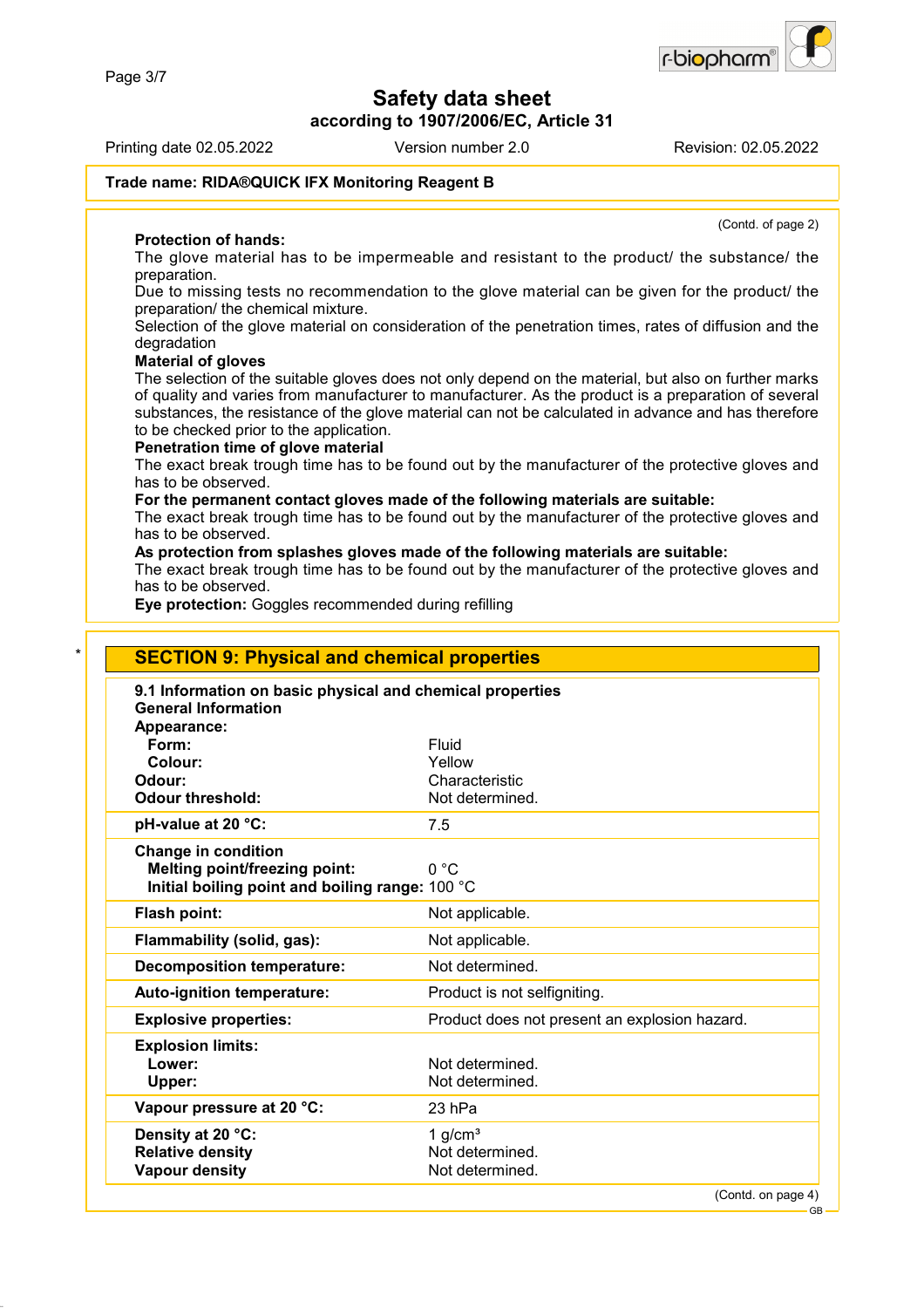### **Safety data sheet according to 1907/2006/EC, Article 31**

Printing date 02.05.2022 Version number 2.0 Revision: 02.05.2022

### **Trade name: RIDA®QUICK IFX Monitoring Reagent B**

|                                                      | (Contd. of page 3)                         |
|------------------------------------------------------|--------------------------------------------|
| <b>Evaporation rate</b>                              | Not determined.                            |
| Solubility in / Miscibility with<br>water:           | Fully miscible.                            |
| Partition coefficient: n-octanol/water:              | Not determined.                            |
| <b>Viscosity:</b><br>Dynamic at 20 °C:<br>Kinematic: | $0.952$ mPas<br>Not determined.            |
| <b>Solvent content:</b><br>Water:                    | 97.4%                                      |
| <b>Solids content:</b>                               | 2.6%                                       |
| 9.2 Other information                                | No further relevant information available. |

### **SECTION 10: Stability and reactivity**

**10.1 Reactivity** No further relevant information available.

**10.2 Chemical stability**

**Thermal decomposition / conditions to be avoided:**

No decomposition if used according to specifications.

**10.3 Possibility of hazardous reactions** No dangerous reactions known.

**10.4 Conditions to avoid** No further relevant information available.

**10.5 Incompatible materials:** No further relevant information available.

**10.6 Hazardous decomposition products:** No dangerous decomposition products known.

### **SECTION 11: Toxicological information**

**11.1 Information on toxicological effects**

**Acute toxicity** Based on available data, the classification criteria are not met. **Primary irritant effect:**

**Skin corrosion/irritation** Based on available data, the classification criteria are not met. **Serious eye damage/irritation** Based on available data, the classification criteria are not met. **Respiratory or skin sensitisation** Based on available data, the classification criteria are not met. **Additional toxicological information:**

**CMR effects (carcinogenity, mutagenicity and toxicity for reproduction)**

**Germ cell mutagenicity** Based on available data, the classification criteria are not met.

**Carcinogenicity** Based on available data, the classification criteria are not met.

**Reproductive toxicity** Based on available data, the classification criteria are not met.

**STOT-single exposure** Based on available data, the classification criteria are not met. **STOT-repeated exposure** Based on available data, the classification criteria are not met.

**Aspiration hazard** Based on available data, the classification criteria are not met.

### **SECTION 12: Ecological information**

#### **12.1 Toxicity**

**Aquatic toxicity:** No further relevant information available.

**12.2 Persistence and degradability** No further relevant information available.

**12.3 Bioaccumulative potential** No further relevant information available.

**12.4 Mobility in soil** No further relevant information available.

(Contd. on page 5)

GB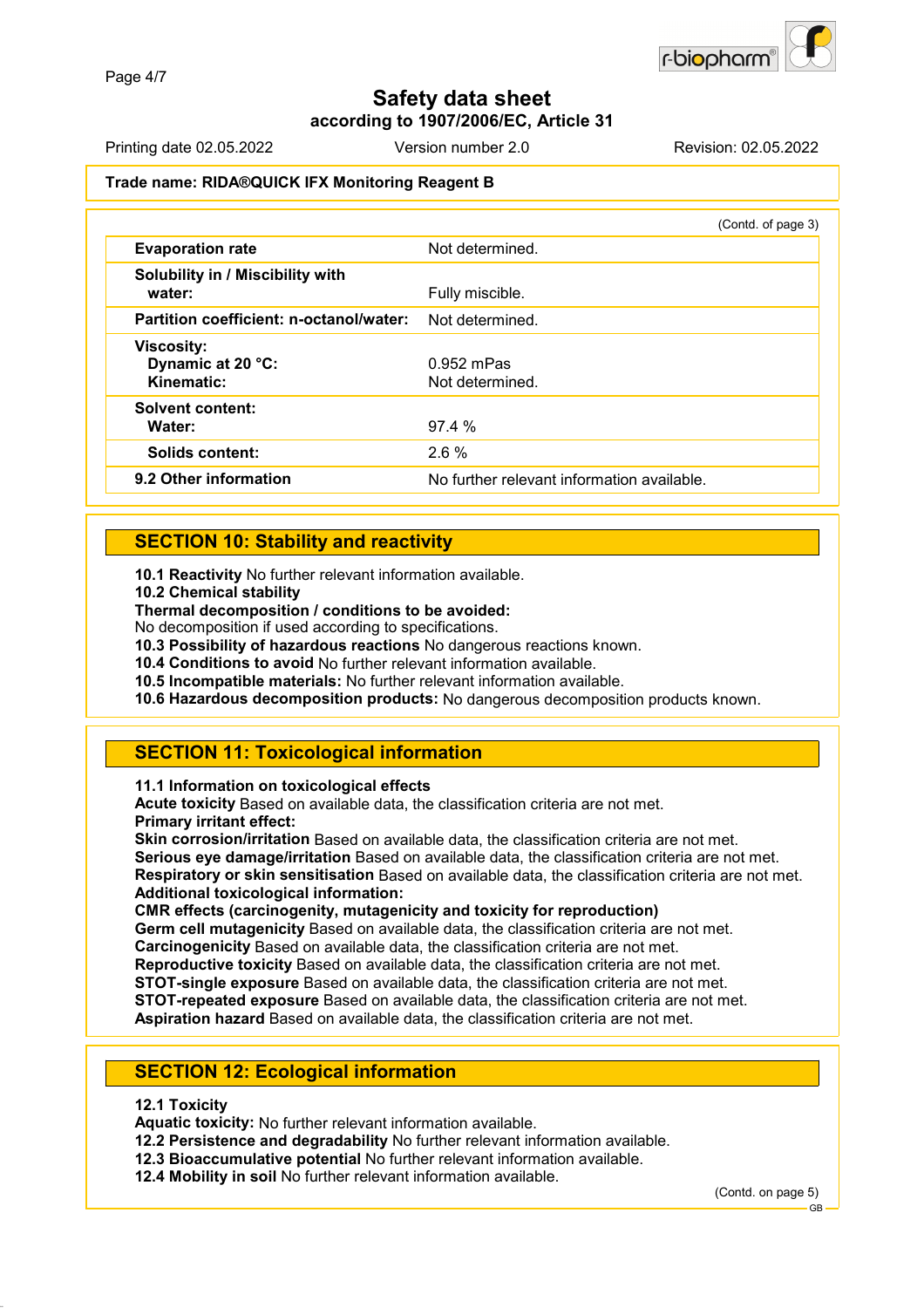**according to 1907/2006/EC, Article 31**

Printing date 02.05.2022 Version number 2.0 Revision: 02.05.2022

r-biopharn

#### **Trade name: RIDA®QUICK IFX Monitoring Reagent B**

(Contd. of page 4)

**Additional ecological information: General notes:** Water hazard class 2 (German Regulation) (Self-assessment): hazardous for water Do not allow product to reach ground water, water course or sewage system. Danger to drinking water if even small quantities leak into the ground. **12.5 Results of PBT and vPvB assessment PBT:** Not applicable. **vPvB:** Not applicable. **12.6 Other adverse effects** No further relevant information available.

#### **SECTION 13: Disposal considerations**

**13.1 Waste treatment methods**

**Recommendation** Disposal must be made according to official regulations.

**Uncleaned packaging:**

**Recommendation:** Disposal must be made according to official regulations. **Recommended cleansing agents:** Water, if necessary together with cleansing agents.

| <b>SECTION 14: Transport information</b>                                   |                                                         |
|----------------------------------------------------------------------------|---------------------------------------------------------|
| 14.1 UN-Number<br>ADR, ADN, IMDG, IATA                                     | Void                                                    |
| 14.2 UN proper shipping name<br>ADR, ADN, IMDG, IATA                       | Void                                                    |
| 14.3 Transport hazard class(es)                                            |                                                         |
| ADR, ADN, IMDG, IATA<br><b>Class</b>                                       | Void                                                    |
| 14.4 Packing group<br>ADR, IMDG, IATA                                      | Void                                                    |
| <b>14.5 Environmental hazards:</b>                                         | Not applicable.                                         |
| 14.6 Special precautions for user                                          | Not applicable.                                         |
| 14.7 Transport in bulk according to Annex II<br>of Marpol and the IBC Code | Not applicable.                                         |
| <b>Transport/Additional information:</b>                                   | Not dangerous according to the above<br>specifications. |
| <b>UN "Model Regulation":</b>                                              | Void                                                    |
|                                                                            |                                                         |

### **SECTION 15: Regulatory information**

**15.1 Safety, health and environmental regulations/legislation specific for the substance or mixture**

**Directive 2012/18/EU Named dangerous substances - ANNEX I** None of the ingredients is listed.

(Contd. on page 6)

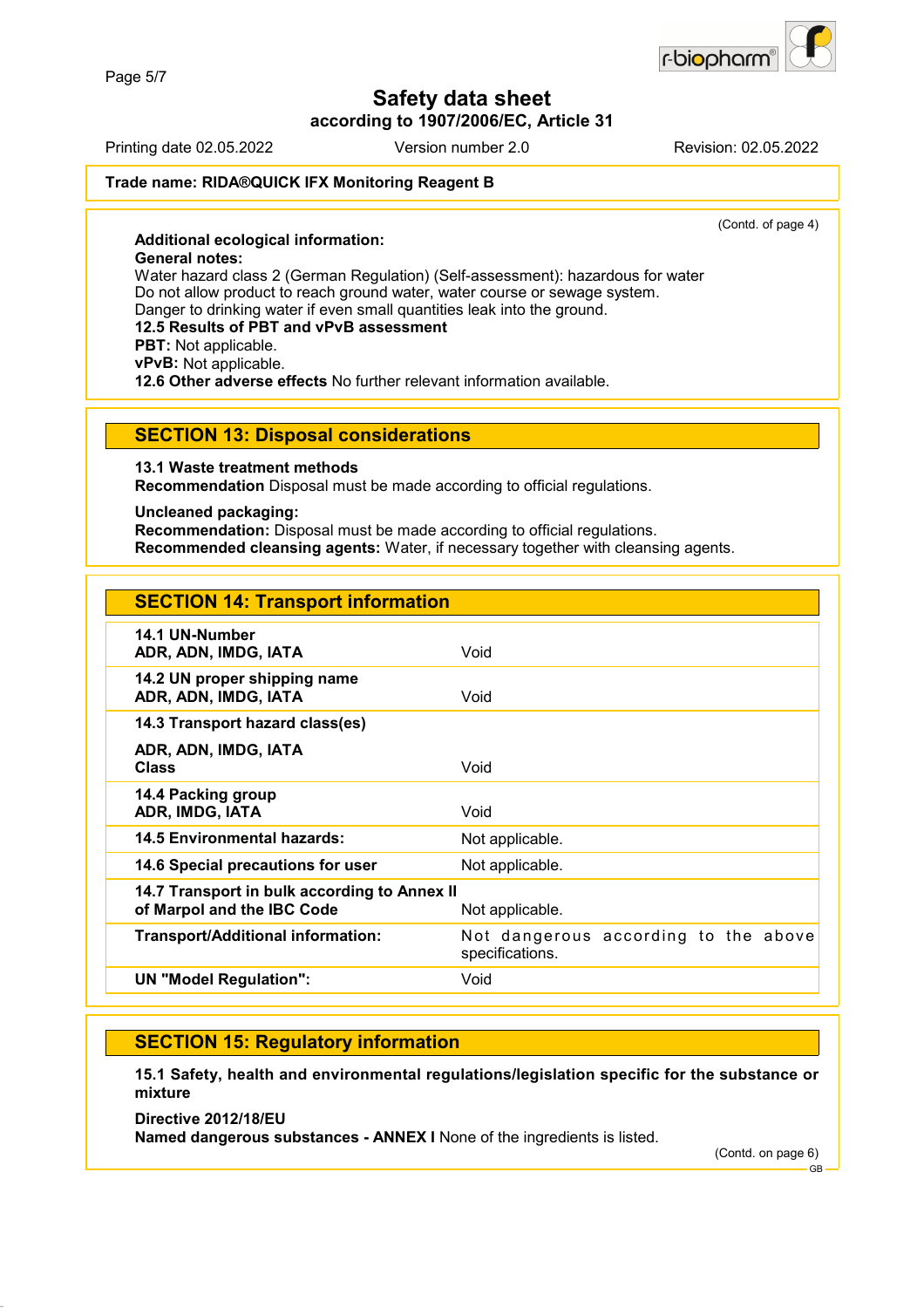**according to 1907/2006/EC, Article 31**

Printing date 02.05.2022 Version number 2.0 Revision: 02.05.2022

biopharr-

#### **Trade name: RIDA®QUICK IFX Monitoring Reagent B**

(Contd. of page 5)

### **National regulations:**

**Waterhazard class:** Water hazard class 2 (Self-assessment): hazardous for water. **15.2 Chemical safety assessment:** A Chemical Safety Assessment has not been carried out.

#### **SECTION 16: Other information**

This information is based on our present knowledge. However, this shall not constitute a guarantee for any specific product features and shall not establish a legally valid contractual relationship.

**Department issuing SDS:** QS 0049-6151-8102-0 **Contact:** QS 0049-6151-8102-0 **Worldwide local emergency numbers** Argentina Spanish Local (City) Buenos Aires Americas 54-1159839431 Australia English Local (City) Sydney Oceania 61-290372994 Austria German Local (City) Vienna Europe 43-13649237 Belgium French Local (City) Brussels Europe 32-28083237 Brazil Portuguese Local (City) Rio De Janeiro Americas 55-2139581449 Brazil Portuguese Local (City) Sao Paulo Americas 55-1143491359 Brazil - Toll Free Portuguese Toll free Mobile-Enabled Americas 0800 892 0479 Bulgaria Bulgarian Local (City) Plovdiv Europe 359-32570104 Cayman Islands English Local (National) Americas 345-749-8392 Chile Spanish Local (City) Santiago Americas 56 2 2581 4934 China Mandarin Local (National) Asia 4001-204937 Colombia Spanish Toll Free Americas 01800-710-2151 Costa Rica Spanish Local (National) Americas 506-40003869 Croatia Croatian Local (City) Zagreb Europe 385-17776920 Czech Republic Czech Local (City) Prague Europe 420-228880039 Denmark Danish Local (National) Europe 45-69918573 Dominican Republic Spanish Local (City) Santo Domingo Americas (829) 956-7588 El Salvador Spanish Local (City) San Salvador Americas 503 2136 7633 Estonia Estonian Local (National) Europe 372-6681294 Finland Finnish Local (City) Helsinki Europe 358-942419014 France French National Europe 33-975181407 Germany German Local (City) Frankfurt Europe 49-69643508409 0800-181-7059 Greece Greek Local (City) Athens Europe 30-2111768478 Grenada English Local (City) St George Americas 1 (473) 230-0165 Guinea French Americas 224 660 71 03 00 Hong Kong Toll Free Asia 800-968-793 Hungary Hungarian Local (City) Budapest Europe 36-18088425 Iceland Icelandic Local (City) Reykjavik Europe 354 539 0655 India Hindi, Bengali, English Asia 000-800-100-7141 Indonesia Indonesian Toll Free Asia 001-803-017-9114 Ireland English Local (City) Dublin Europe 353-19014670 Israel Hebrew Local (City) Tel Aviv Asia 972-37630639 Italy Italian Local (City) Milan Europe 39-0245557031 800-789-767 Japan Japanese Local (City) Tokyo Asia 81-345209637 Latvia Latvian Lettish Local (City) Riga Europe 371-66165504 Lithuania Lithuanian Local (City) Vilnius Europe 370-52140238 Luxembourg French and German Europe 352-20202416 Macedonia Macedonian Local (City) Skopje Europe 389 2 551 7456 Malaysia Malay Local (City) Kuala Lumpur Asia 60-39212579 41-800-815-308 Mexico Spanish Americas 01-800-681-9531 Netherlands Dutch Europe 31-858880596 New Zealand English Local (City) Auckland Oceania 64-98010034 Nigeria Hausa Local (City) Lagos Europe 234 1 227 8883 Panama Spanish Local (National) Americas 507-8322475 (Contd. on page 7)